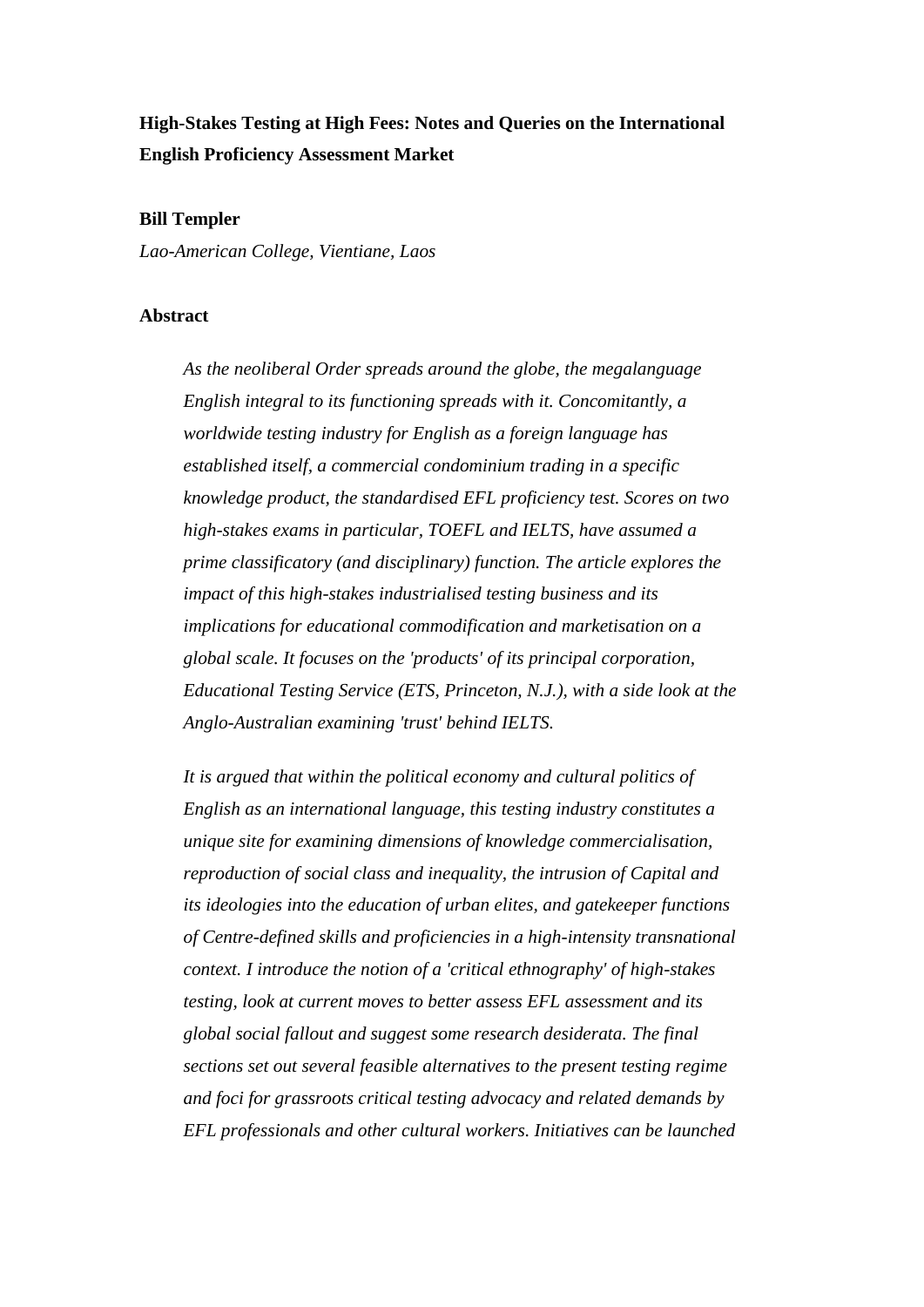*throughout international education, the dominion of these abuses is distinctively planetary.*

Keywords: Education, Business, Capitalism, Globalisation, EFL, Testing, Inequality, Linguistic Imperialism, Political Economy

I see so much testing in the world, and see how badly most of it is done. I also see the faith many people put in tests and test results, and the consequences for people when test results are used to make decisions about their lives. --Liz Hamp-Lyons (2002)

## **1. Introduction: Imperial English and its Testing**

Integral to the project of corporate globalisation is the spread of its lingua franca. In knowledge production and the internationalisation of universities, English has risen to near total hegemony as a kind of linguistic 'Tyrannosaurus Rex' (Swales 1997; Canagarajah 2002: 34 ff.). Concomitantly, a global commercial testing industry has established itself inside EFL (English as a Foreign Language) assessment, trading in a specific product, the standardised EFL proficiency test. The entry points into privileged career paths at the portal to university study in English-speaking countries—and within numerous job pyramids inside the corporate and professional world—are controlled by quantitatively measured performance on several international language proficiency tests. Scores on two high-stakes exams in particular, TOEFL (Test of English as a Foreign Language) and IELTS (International English Language Testing System), have assumed a gatekeeper function for access to higher education in the BANA (Britain/Australasia/North America) countries.<sup>[1]</sup> These exam batteries stand at the very portal of the training ground of transnational elites (Phillipson 1992; Zughoul 2003). The remainder of this introduction touches on EFL testing and teaching as a distinctive site for analysis within the global 'certified society' (Ainley 1999).

## **1.1 A Complex Microcosm of Commodification**

I argue below that TOEFL and IELTS have become in effect an EFL testing condominium or cartel[.\[2\]](http://www.jceps.com/index.php?pageID=article&articleID=21#_edn2) A prime frame thesis is that high-stakes EFL testing is a *specific microcosm* of the contradictions that beset the global spread of the neoliberal Order, its megalanguage and educational standards. The commercialisation of the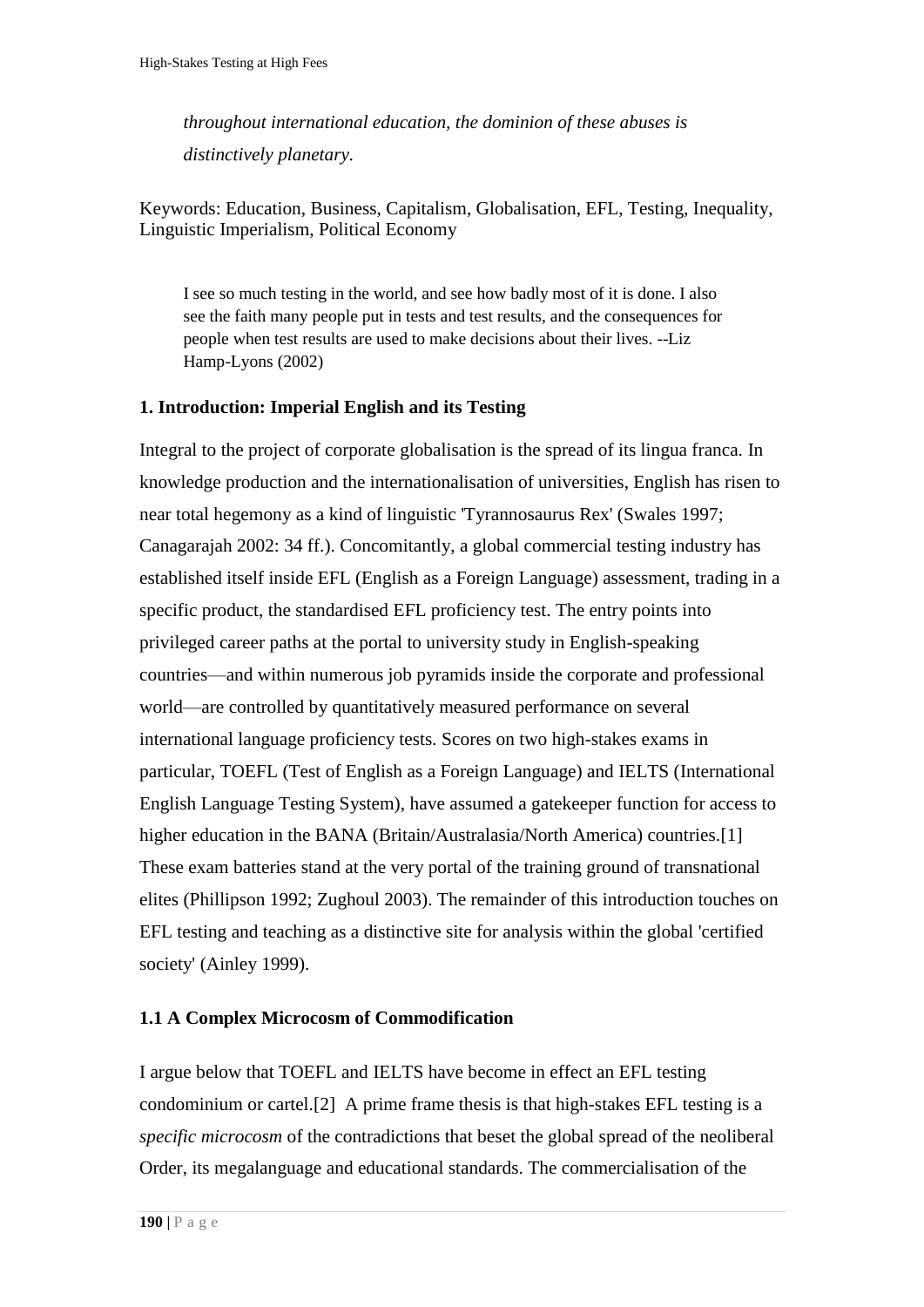Bill Templer

teaching profession familiar from the advanced industrialised world can be examined here in a high-intensity context stretching literally across the planet. Language skills and their certifiable 'demonstration' for future study and career pathways are being commodified here in a distinctive manner, within a global English language teaching industry that is mushrooming[.\[3\] T](http://www.jceps.com/index.php?pageID=article&articleID=21#_edn3)his is integral to what Holbrow (2003) has termed the 'McDonaldisation of English', its standardised packaging in courses and a panoply of teaching materials. The control of English skills at more advanced levels as measured by a numerical score on a commercial test becomes a principal form of 'cultural capital'. In turn, the entrenched global proficiency exams in effect control the students, and how knowledge of English is defined (Shohamy 2001a).

Moreover, qualification in English as measured by high-stakes commercial testing has become a key transnational achievement arena where students are socialised into highly "individualistic practices of competitive survival and self-responsibility" (Mulderrig 2003) central to neoliberal value systems within a global certified society. Test-demonstrated English proficiency is a primary paradigm of Boxley's (2003) 'performative order' at a conjuncture when education across much of the world-system is being deformed ever more into a profit-driven business, marketised and attuned to managerial values and standardised outcomes.

#### **1.2 Inequity and EFL**

A corollary to the above thesis is readily demonstrable: Never before in the planet's history have so many of the poor spent so much to learn the language of the rich. Capital has managed to 'externalise' nearly all the costs of studying its planetary lingua franca, what Chinua Achebe once called "the world language which history has forced down our throats". EFL skills now function as a prime catalyst in generating ever greater social inequality across the globe, a Great EFL Divide. At no time in the long history of English has it served to reinforce and reify so much class distinction inside societies, especially in what Gustavo Esteva calls the Two-Thirds World, where the social majorities live[.\[4\] T](http://www.jceps.com/index.php?pageID=article&articleID=21#_edn4)he evidence is overwhelming (Prakash and Esteva 1998; Pennycook 1994; 1998; 1999a; Canagarajah 1999). In this complex, the present assessment regime is a prime site for reproducing the class stratification many students from privileged strata benefit from. Students from better situated largely urban backgrounds will not only have attended better schools, often private, they also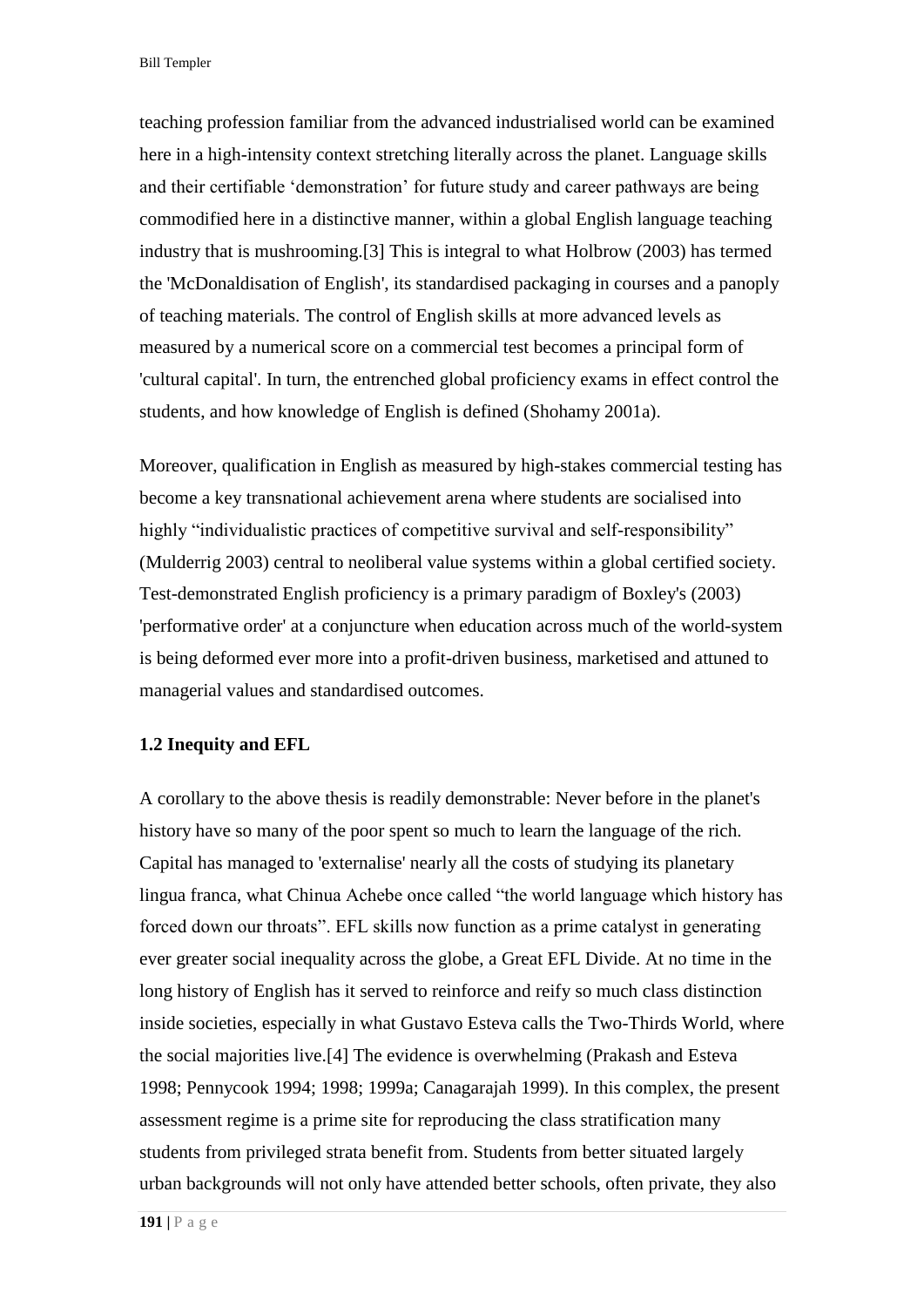are the prime clientele for special commercial supplementary courses geared to passing IELTS, TOEFL and other recognised credential exams.

The rapid rise of this examination battery to assessment dominion in international EFL is itself an illustration of how hegemony operates in the realm of global educational policy. These exams were not imposed by some dictate but have been adopted almost unquestioned as the only 'efficient, scientific' option for an international 'assessment marketplace', creating a "hegemonic consensus on the inevitability of it all" (Mulderrig 2003). Educational administrators have enacted policy created in effect by a commercial educational condominium able to establish a monopoly of its own 'knowledge commodity'[.\[5\]](http://www.jceps.com/index.php?pageID=article&articleID=21#_edn5) 

## **1.3 Overview**

In the remainder of the paper, Section 2 introduces the notion of a 'critical ethnography' of testing and some of the questions it raises. Section 3 looks briefly at current moves to better assess assessment, its ecology and abuses, and the lack of an activist critical contingent in the EFL profession. Section 4 surveys the two main test batteries in international EFL assessment, and interrogates some of these tests' unanswered contradictions. Section 5 examines elements of washback and impact. Section 6 looks more closely at the corporate nature of the Educational Testing Service (Princeton, N.J.) as a showcase paradigm of educational commercialisation. Section 7 takes a detour to more corporate testing concerns in ELT, as reflected in the TOEIC (Test of English for International Communication) exam, an ETS flagship in the corporate world. Section 8 explores some longer-term alternatives. A concluding section 9 suggests several foci for possible grassroots critical testing advocacy, within the EFL profession and among progressive scholars throughout international higher education.

Common abbreviations used are ELT (English language teaching), TEFL (Teaching English as a foreign language), TESOL (Teaching English to speakers of other languages), IDP (International Development Program Education Australia), UCLES (University of Cambridge Local Examinations Syndicate), BC (British Council).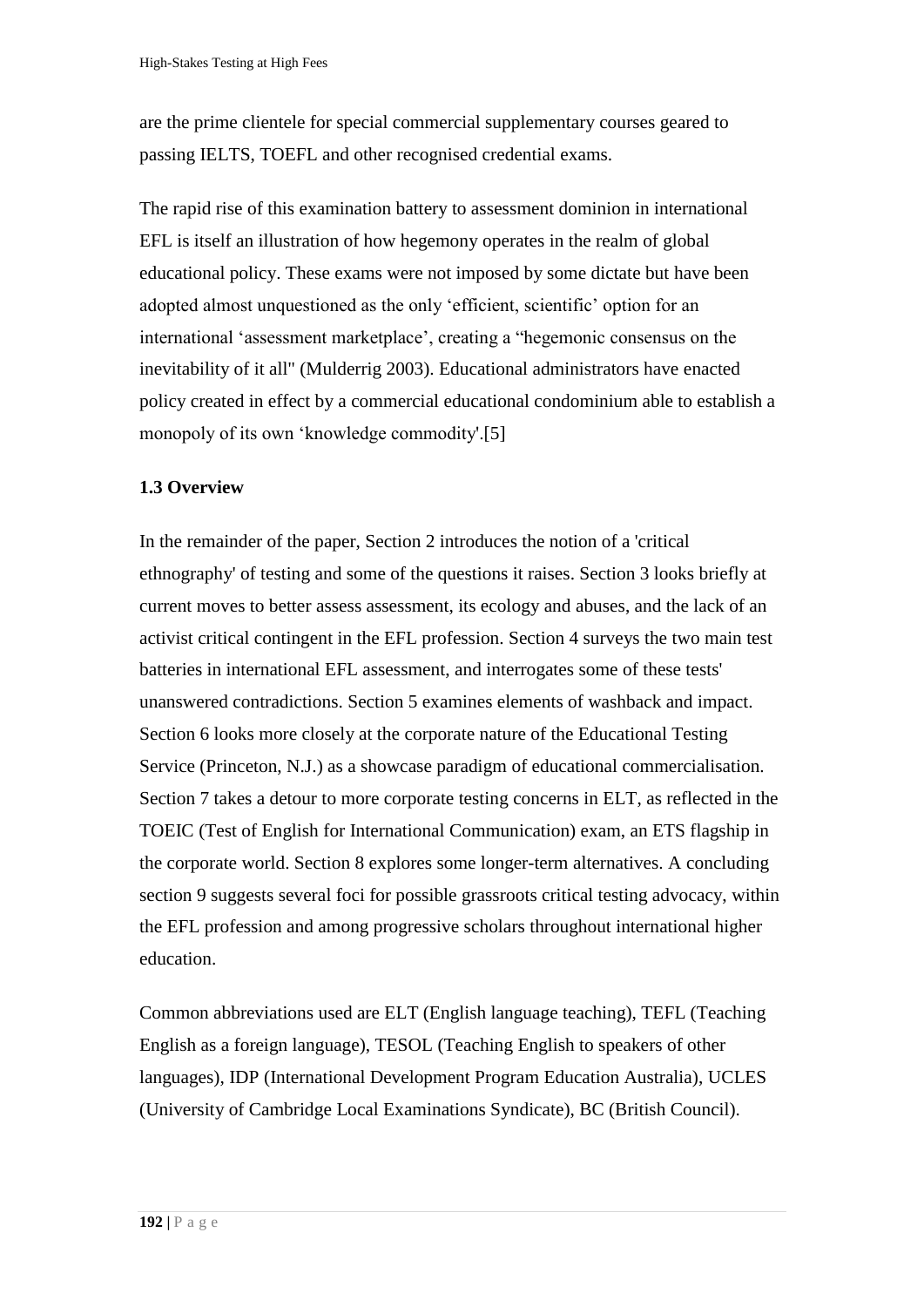Bill Templer

## **2. Toward a Critical Ethnography of Testing**

The paper is intended as a partial preface to what might be termed a 'critical ethnography of testing' (or 'testography')[,\[6\] i](http://www.jceps.com/index.php?pageID=article&articleID=21#_edn6)n the sense of 'critical language testing' as elaborated by Elena Shohamy (1998; 2001a; 2001b), but moving beyond. It is embedded in several broader currents in critical applied linguistics (Pennycook 1999b; 2001) and the political economy and 'geopolitics' of international EFL testing & teaching. It explores some notes and queries in the morphodynamics of testing 'washback'—the entire phenomenon of the influence of industrialised testing on teaching—and its broader fallout in society, termed 'impact' (Alderson & Wall 1993; Wall 1997; McNamara 2000). The discussion centres on the 'ecology' of the two major batteries, TOEFL and IELTS, with a side look at TOEIC. My perspective is tilted more toward the North American context, where TOEFL predominates.

Questions are raised about the pricing of these 'assessment products', their regency in the profession, the organisations that manufacture and control them. How have profitdriven private firms (or in the case of IELTS, a kind of Anglo-Australian governmentlinked 'trust') been able to achieve such a dominant position in EFL proficiency assessment? What are the actual social, monetary and psychological costs for examinees? Who benefits, who loses? Are in-house or other alternatives to commercial tests possible? Where can resistance and constructive change begin: how can educators and students 'regain the commons' on the turf of EFL testing?

The problematic focused on here dovetails with the broader question of how values of social equity and fairness in globalised TEFL can best be served (Benesch 2001, 2003; Edge 2004; Johnston 2003; Hamp-Lyons 1998; Kunnan 1997; Pennycook 1999a; Tollefson 2002), today a prime focus within critical applied linguistics. As Julian Edge (2003), noting a "growing perception that we are implicated up to our communicative necks in the building of an empire with whose purposes we may not wish to align ourselves, but whose uniforms we may be seen to be wearing," recently put it:

English language teaching is an arm of imperial policy — out in the open — in ways that were not so obvious before. [] It is no longer credible (if it ever was) to teach EFL and blinker out the political impact of the large-scale endeavour to which one contributes. [] We need to look again at the materials we use in class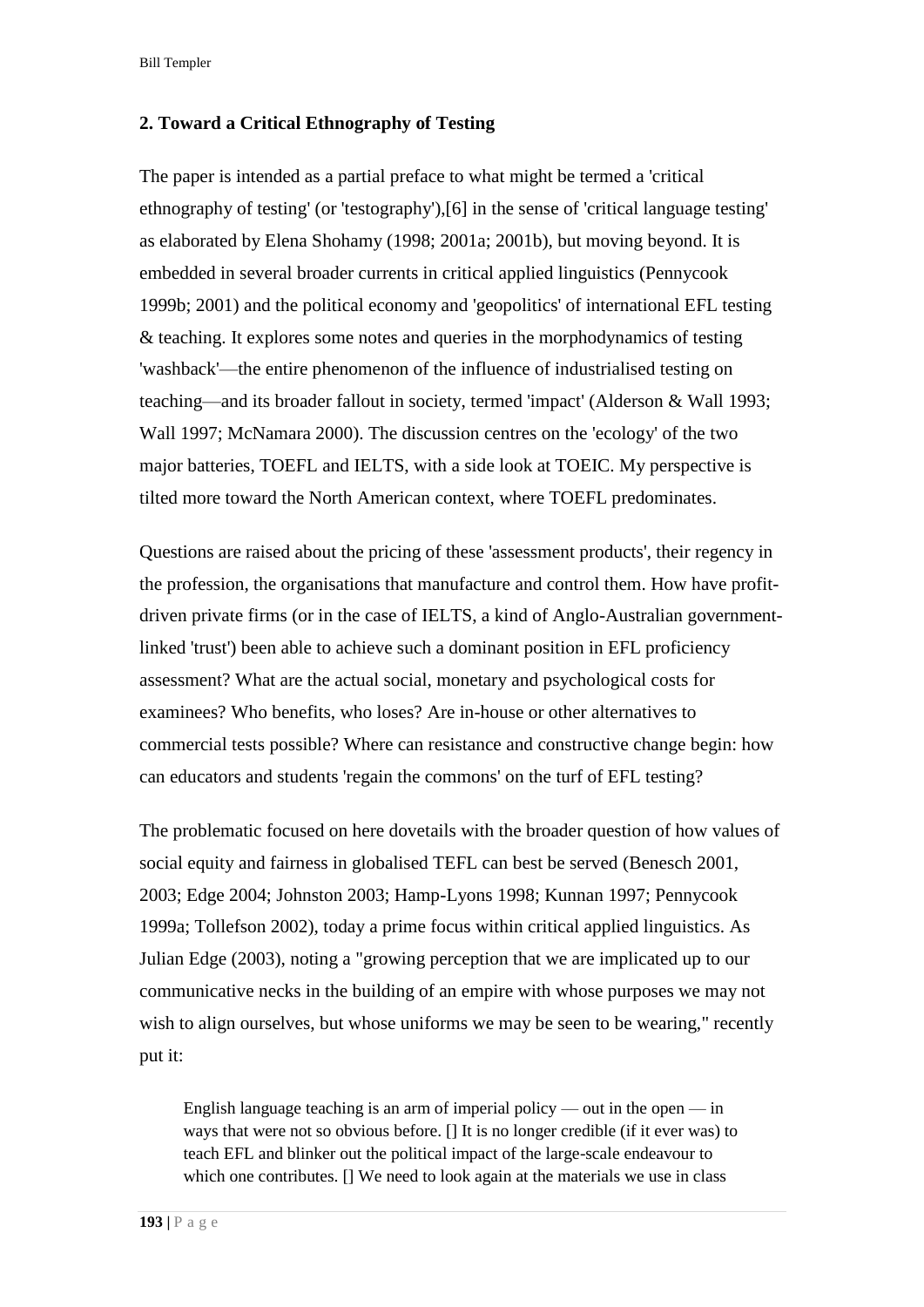and the worldviews that they represent [] at the extent to which we teach a language of compliance to the exclusion of a language of protest, at the tests we use, to what purpose, and at the policy decisions we make in language planning.

### **3. Assessing Assessment and its Ethics**

The ethical implications of assessment are being addressed by a growing number of scholars inside the EFL profession. Fulcher (1999) notes that it is "not surprising that the moral problems of the late 20th Century have finally caught up with applied linguists and language testers". Liz Hamp-Lyons, current president of the International Language Testing Association (ILTA), stresses that "an ethical approach to language testing requires us to make clear the limitations of our tests to everyone involved—not only test takers, but their parents, their teachers, school administrations, and political decision makers" (2002). Her work opens certain reformist windows onto testing ethics, though largely in terms of 'individual responsibility' of testers (Hamp-Lyons 1997a, 1999, 2000a, 2000b, 2000c; Alderson & Hamp-Lyons 1996).

Bernard Spolsky (1995) has been one of the few to raise probing questions about the institutional and policy origins of language testing, centering on TOEFL. In the past half-decade, a more radical turn has emerged, as reflected in particular in the work of Elena Shohamy (2001a; 2001b) on 'critical language testing', which interrogates the very practice of language testing as a site of classification, social manipulation and control. Various papers at the July 2003 Language Testing Research Colloquium also touch on ethical dimensions (Shohamy et al. 2003; Green 2003; Haines & Ashworth 2003; Kunnan 2003; Wall & Horak 2003), and the ILTA has increasing become a forum for such concerns, as reflected in its Code of Ethics (ILTA 2000)[.\[7\]](http://www.jceps.com/index.php?pageID=article&articleID=21#_edn7) 

These are questions whose empirical investigation is overdue. The associated issues have sparked little advocacy. Standard TEFL handbooks such as Carter & Nunan (2001) do not touch on any of these social, economic or test-political aspects[.\[8\]](http://www.jceps.com/index.php?pageID=article&articleID=21#_edn8)  McNamara (2002) stresses that

industrialized language testing - is ripe for critical analysis. There are approximately one million individual administrations of the TOEFL test in any year, in a huge number of countries; what are we to make of this phenomenon in critical terms? [] much work remains to be done.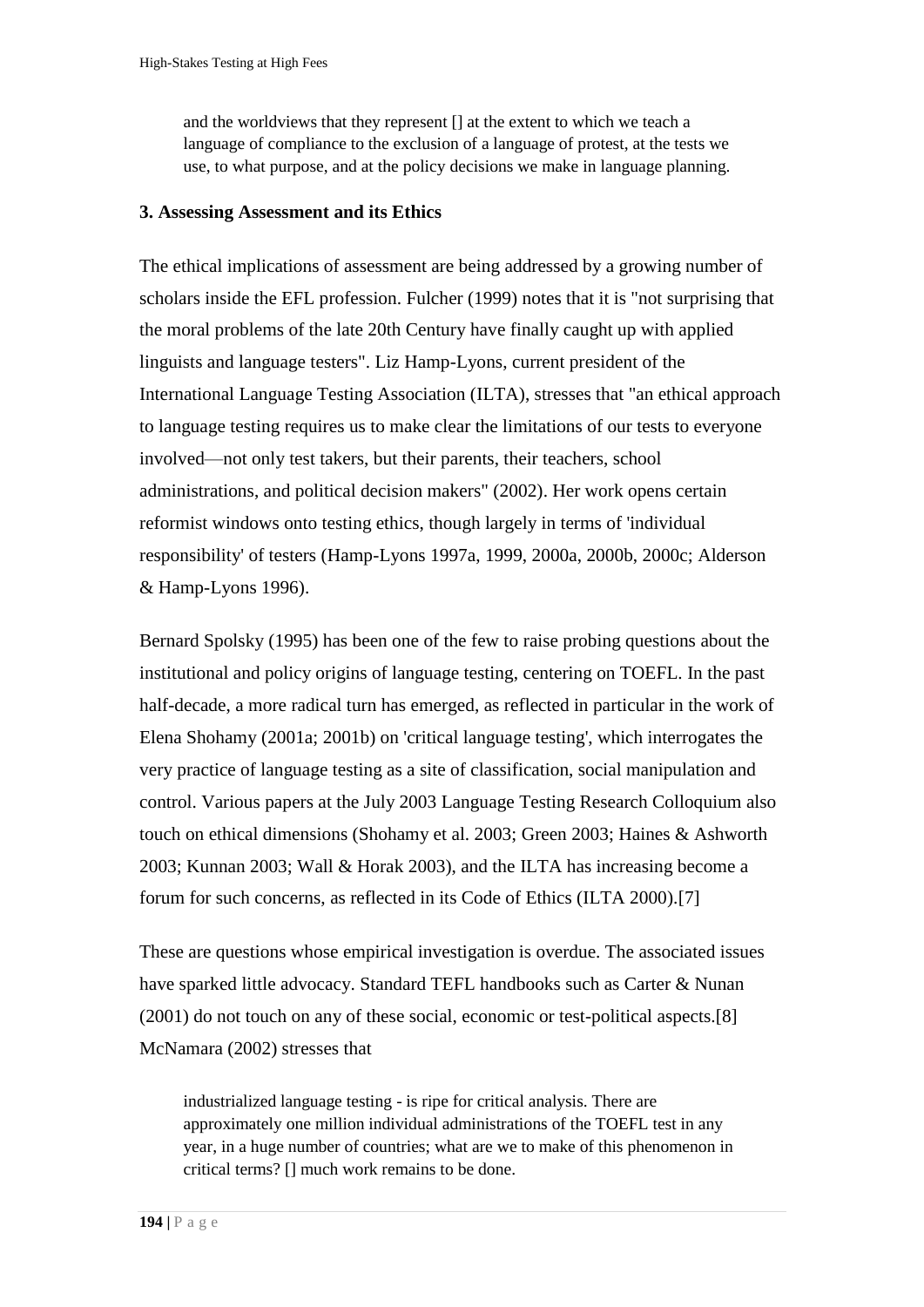Yet he suspects that "a radical social critique of language testing [] is perhaps unlikely to emerge from within the field". Part of that lack of radical consciousness inside TEFL regarding this prime disciplinary site may be due to the very fact of internationalisation: these are 'exported' exams, administered and paid for largely outside the BANA countries, much of their social impact is 'peripheral' to the metropolitan centres.

FairTest in the U.S., which is a critical watchdog following high-stakes testing in the American schools, is well aware of the issue of the TOEFL, yet its journal *Fairtest Examiner* over the past 15 years has had only one article focusing on TOEFL. More concerned with SAT, GRE and related tests, it is only beginning to contemplate a strategy for addressing some of the TOEFL issues and possible alternatives[.\[9\]](http://www.jceps.com/index.php?pageID=article&articleID=21#_edn9) Peter Sacks (2000) has also written incisive critique of the testing cult in the U.S. [\(http://www.petersacks.org/\)](http://www.petersacks.org/), but has not addressed the EFL testing industry.

#### **3.1 Some Research Desiderata**

Extensive narratives collected from 'unsuccessful' candidates, the autobiographical account of their encounter with meritocratic testing and its impact on their own lives, descriptions of how students prepare and are 'groomed' for these tests need to be gathered in building a 'thick description' of the realities of such testing in specific locales. One approach is through journals, diary-keeping in a test context (Tsagari 2003). We need a database of case studies to better document causal factors impacting test-taker performance, such as gender (Ghonsooly 2003), ethnicity (Leung et al. 2003) and disability (Taylor 2003). As Hamp-Lyons (1997b: 299) has noted, "testtakers and parents in the many countries where IELTS is taken are rarely invited to participate in the critique of the test. Many more studies are needed of students' views"—and of students' and parents' rights as the major stakeholders here (Pavlou 2003). A far fuller empirically grounded picture of the contours of inequity is imperative. It can start locally at U.S., British and Australasian campuses with comparative EFL biographies of international students that can reveal patterns in their educational and social trajectories—and abroad probing the social biographies of those whose 'climb up a ladder' was abruptly halted by a score on TOEFL or IELTS.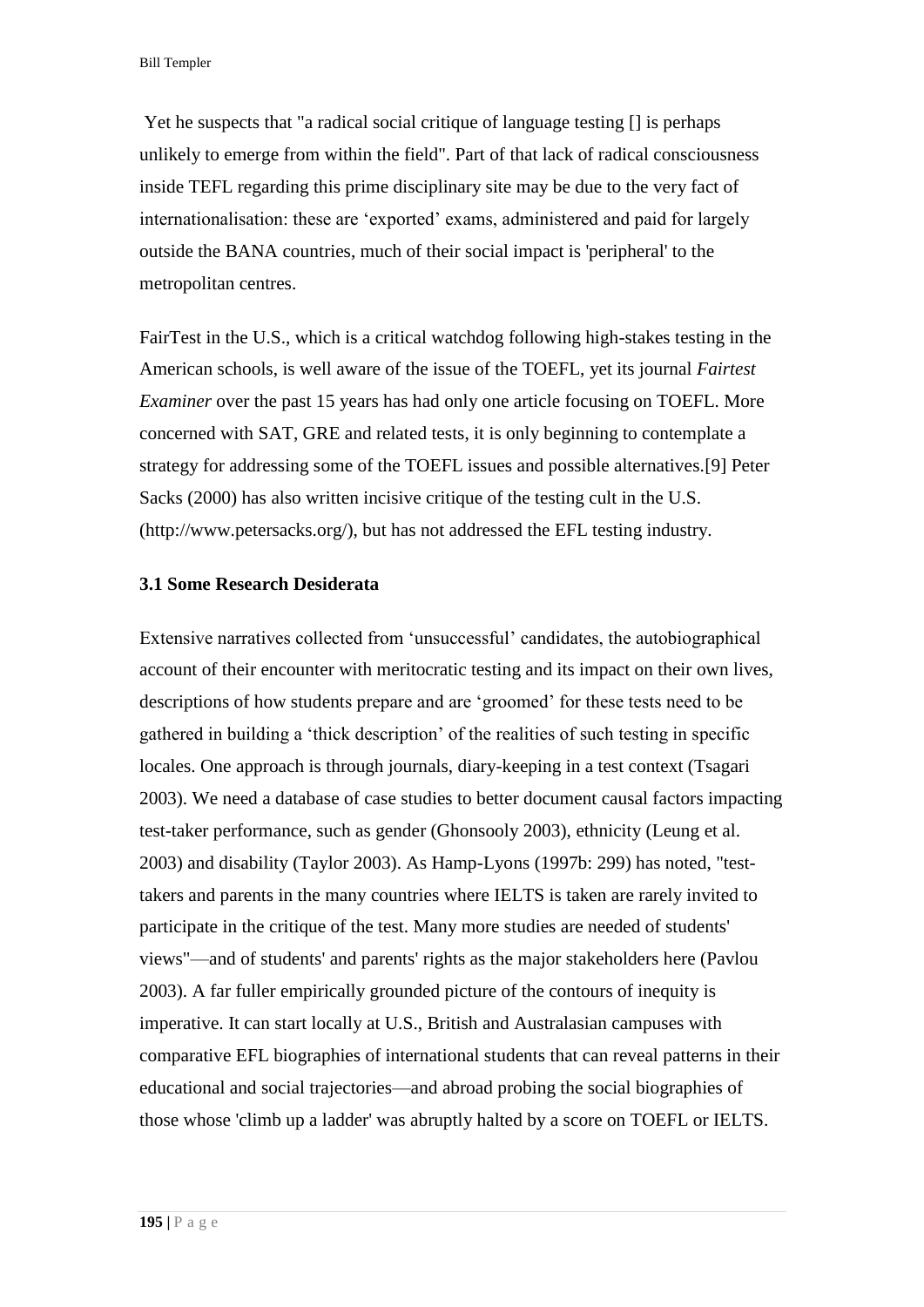In BANA academe, more graduate students in EFL and applied linguistics need to be directed toward empirical research on a variety of aspects and questions of education policy raised in the paper, in the own university backyards. International students are a rich source of test-ethnographic information and perception. It is their lives that have been manipulated by testing regimes in English proficiency over many years and their voices that should be heard.

#### **3.2 Advocacy Needed**

Unfortunately, the research insights and empirically-grounded critique by Spolsky, Shohamy, Lynch (2001) and others are not being sufficiently channelled into proactive organised advocacy by professionals within the international EFL profession to change practices and generate more egalitarian alternatives. The AssessESLEFL listserv has had little discussion of this problem. The power of the current testing establishment is huge, the task to challenge it and 'regain the testing commons' formidable. What EFL needs in part is a core of critical educators analogous to the new counter-hegemonic coalition of engaged psychologists PsyACT (Psychologists Acting with Conscience Together, [http://www.vanderbilt.edu/community/psyact\)](http://www.vanderbilt.edu/community/psyact), an advocacy initiative centred on EFL examining and related issues patterned somewhat on the model of FairTest. The "radical social critique" McNamara invokes must come primarily from within the ranks of TEFL. I return to this in concluding remarks.

#### **4. An Assessment Condominium?**

Oldest of the two major tests is TOEFL, controlled by Educational Testing Service (Princeton/NJ), the world's largest private educational testing and measurement organisation. TOEFL, introduced in 1964, is now ETS's fourth largest engine, with 740,000 exams administered in 2001-2002[.\[10\]](http://www.jceps.com/index.php?pageID=article&articleID=21#_edn10) Virtually all American colleges and universities require a TOEFL score of their foreign applicants, often setting that at an arbitrary 550 on the paper-based test (213 on the computer-based test) for undergrads, 567 (227 computer-based) for prospective post-graduate students[.\[11\]](http://www.jceps.com/index.php?pageID=article&articleID=21#_edn11) For much of the rest of the English-speaking world, the required hurdle for university entry is IELTS, introduced in 1989. It is jointly managed by the University of Cambridge ESOL Examinations, the British Council and IDP Education Australia[.\[12\]](http://www.jceps.com/index.php?pageID=article&articleID=21#_edn12) Its scoring band extends from 1 to 9, the going minimum for acceptance often set by a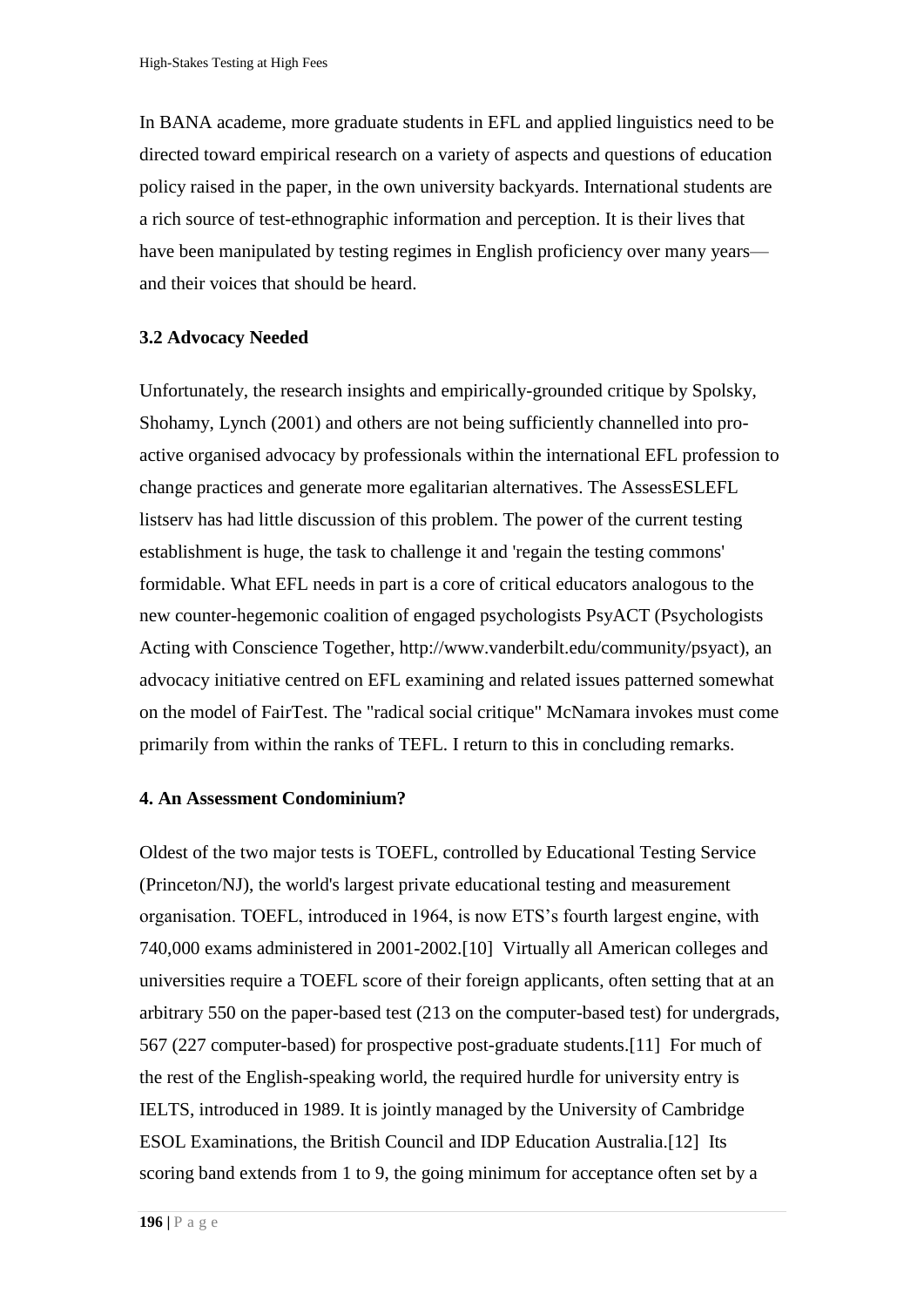college's administrators at 5.5. Depending on an applicant's country of origin, it may even be 6.5 for an Australian student visa (a TOEFL score is no longer accepted). Various universities in the UK require an IELTS score as high as 7 or 7.5 for some programs. The test is also obligatory for obtaining immigrant status in Australia. Under the aegis of IDP, the BC and UCLES--the triad forming a kind of examination 'trust'--it is likewise a profit-making exam. China is now the fastest-growing segment in the IELTS market. Although other exams from UCLES, the MELA[B\[13\] a](http://www.jceps.com/index.php?pageID=article&articleID=21#_edn13)nd now defunct APIEL (sec. 8.4) compete in this arena, it may be fair to characterise TOEFL/IELTS as a virtual assessment duopoly for much of the world.

### **4.1 Unanswered Questions: A Complex Aporia**

Among the many facets of this testing industry that require critical examination are some of the following:

### **Arbitrary Cut-Points?**

Why and how are these minima set by university admissions offices? To what extent do they exclude promising applicants whose scores fall under the hatchet, despite their other qualifications[?\[14\] S](http://www.jceps.com/index.php?pageID=article&articleID=21#_edn14)urely more flexible evaluation of candidates rather than a minimum numerical score can be built into the assessment mosaic for admission of international students.

#### **Excessive Pricing?**

For students from lower-income economies, the cost for these exams can be prohibitive. Effective from July 2003, the price tag on the TOEFL exam is a uniform US\$130. IELTS runs from US\$110 upwards, reaching  $160 \in (ca. US$195)$  in West European testing venues. Its fee in some testing venues in the IELTS Network China can run up to US\$150[.\[15\] M](http://www.jceps.com/index.php?pageID=article&articleID=21#_edn15)oreover, this pricing mechanism remains confidential, non-transparent, and can be changed without prior notice. The ETS Test of Spoken English, now used for selecting and certifying health professionals, especially in the U.S., has nine questions, lasts 20 minutes and costs US\$125. How is that fee determined? The British Council refuses to divulge any information on why IELTS is priced the same (or slightly more) in Sweden or the Netherlands as in Moldova, the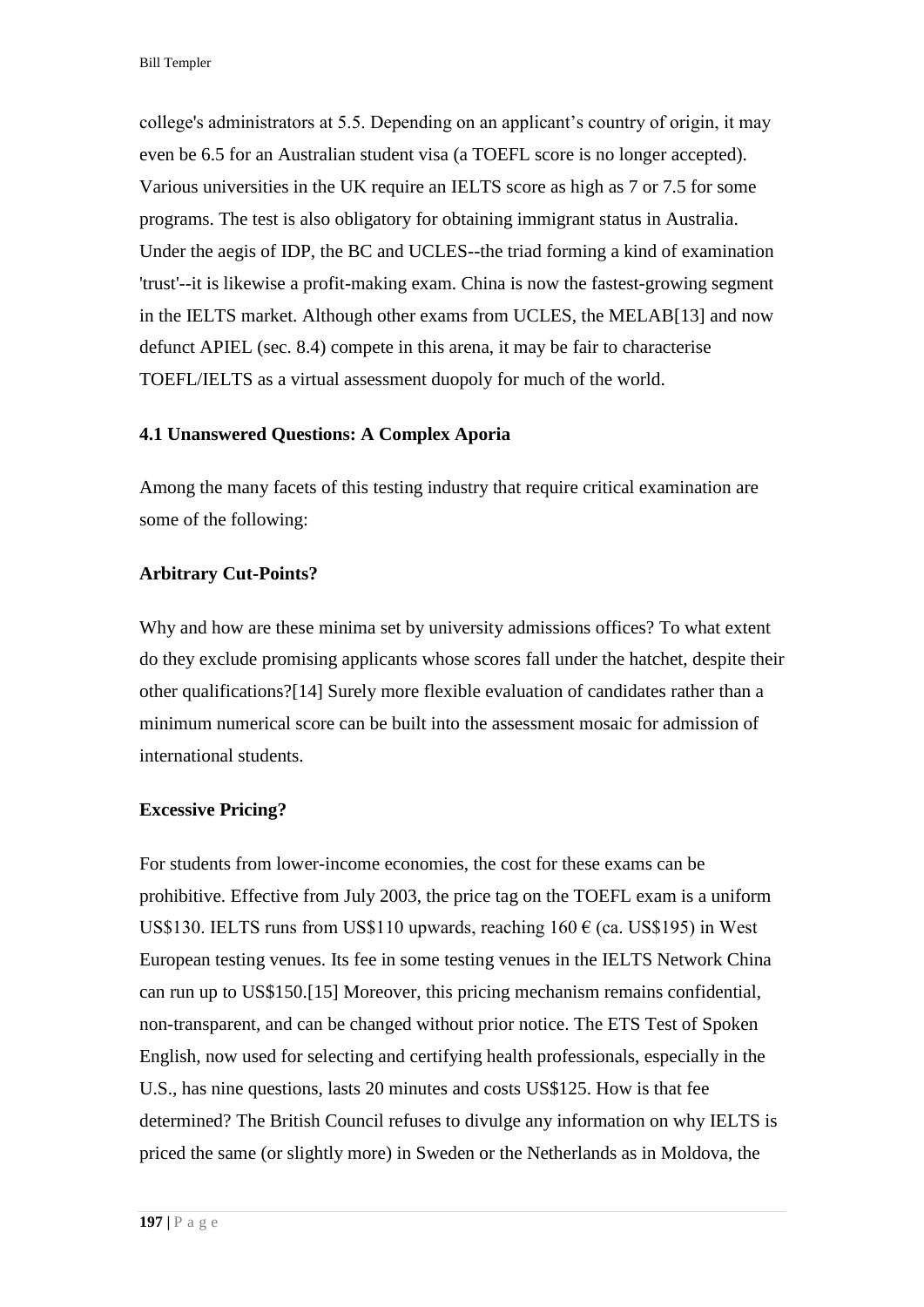Ukraine, Vietnam, Laos or Nepal[.\[16\] E](http://www.jceps.com/index.php?pageID=article&articleID=21#_edn16)TS likewise declines to reveal its pricing criteria to the public.

Much of the cost will likely be defended on the basis of the external packaging of the exam, especially the great care taken in creating a 'secure venue' for testing and reporting results. The now defunct APIEL exam (sec. 8.4) tried to introduce more flexibility into the concept of secure venue, decentralising the exam. The concept of 'secure venue'—and its rigid definition is of course in the absolute commercial interest of those who own and control the test. The TOEFL Institutional Testing Program (TOEFL ITP) permits individual schools and colleges to administer 'retired' versions of the current test, at a cost of about one-third to one-quarter the normal TOEFL fee (see sec. 6.1). In effect, ETS here itself introduces a notion of more than one type of 'secure venu[e'\[17\]](http://www.jceps.com/index.php?pageID=article&articleID=21#_edn17) 

A critical testing ethnography seeks to determine why these tests are so costly, and whether graduated pricing landscapes can be developed, with transparency, geared in effect to average salary levels in a given economy. In Bulgaria, fees for TOEFL and IELTS (virtually identical at US\$ 130) are currently equivalent to the after-tax monthly salary of a senior lecturer in higher education, and far exceed the monthly salary of most teachers in secondary education and many other public employees. A similar situation exists in many imploded East European economies, and a broad band of low-income countries across the South.

#### **Possible Conflict and Confluence of Interest?**

IELTS may be administered by the same institutions that officially prepare students to take the exam, as in the case of some Australian language centres financed and operated by the IDP--now a total of 92 IELTS centres, including the China IELTS Network. Questions are repeatedly raised in the profession about whether it is possible to 'influence' the grade achieved by a student on IELTS or TOEFL through corrupt practices, even at what is considered a supposedly 'secure' test venue. This is a barely researched area worth exploring, potentially part of the pandemic of 'academic corruption' spreading through diverse educational systems (Altbach 2004). Rumours about possible collusion between examiners and students at some IELTS 'secure venues' in certain countries are not uncommon[.\[18\]](http://www.jceps.com/index.php?pageID=article&articleID=21#_edn18) Tales of TOEFL irregularities are,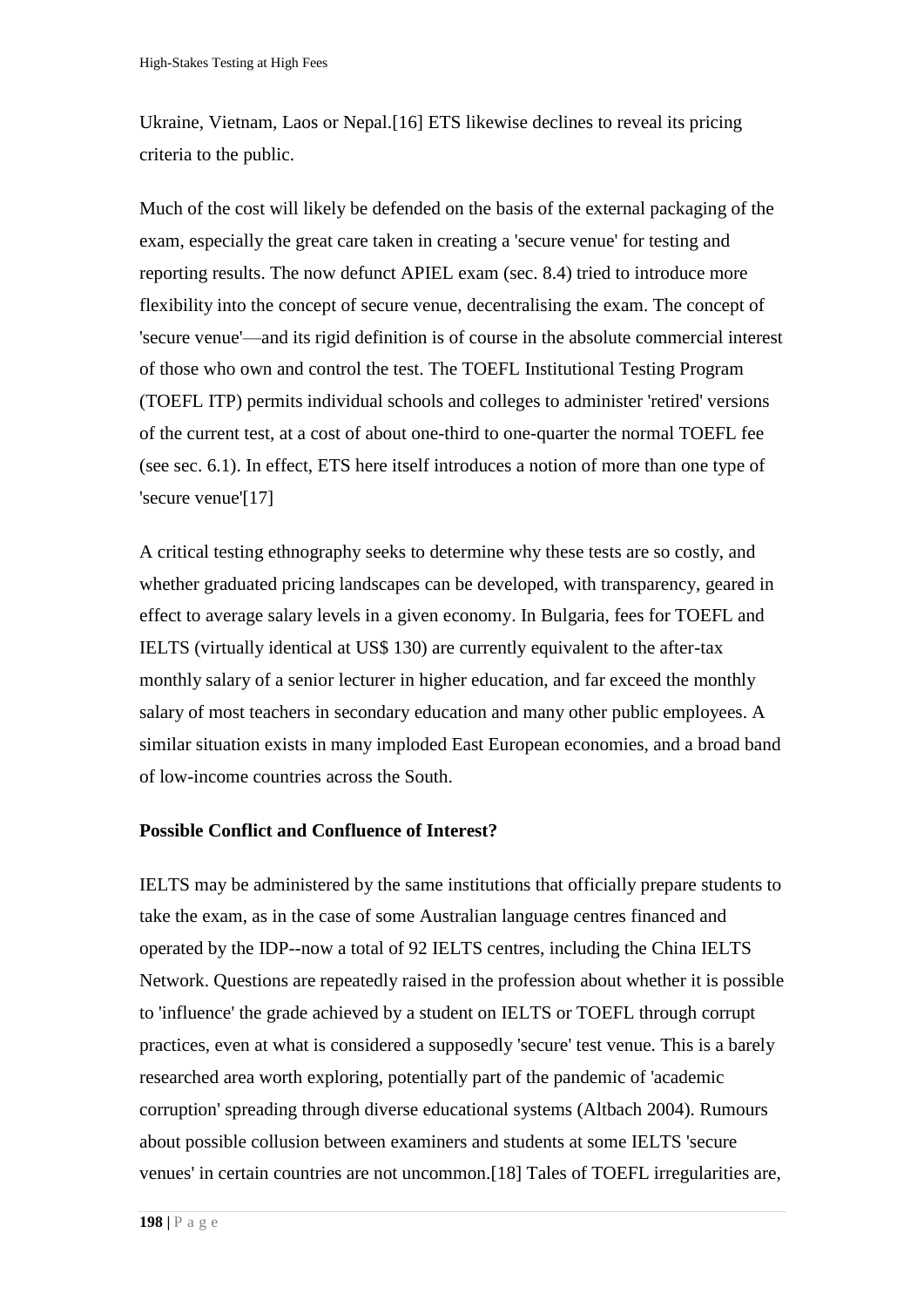by contrast, extremely rare. Such phenomena are of course also a powerful expression of resistance by test takers (and some testers) to the examination, its perceived material and psychological extortion and alien discourses (Canagarajah 1999: esp. chaps 2-4).

## **Arbitrary Score Expiration?**

Moreover, the test score self-destructs. TOEFL exam scores are valid for 24 months, when the now 'stale' record is erased from the ETS data base and the test must be retaken if a test taker wishes to have the score reported to another institution. IELTS is also valid for two years. Why? Can more flexible options be created, where schools themselves decide whether in the case of a given applicant an older score is 'admissible'?

### **Exam Marathon?**

For numerous test takers unfamiliar with standardised assessment, the IELTS exam (5 hours) or TOEFL (3.5 hours in most versions) often constitute a psychological shock. What is the impact of test stress on performance? Are students from educational systems where standardised (and psychometric) testing is uncommon put at a decided disadvantage? Evidence from my own teaching on several 'peripheries' in Eastern Europe, South Asia and Southeast Asia indicates that they are. For a number of my own students (and colleagues), TOEFL was the first standardised test they had ever taken in any subject.

## **Reading Cultures and their Impact**

The absence of cultures of reading in the national language in a significant number of societies throughout the Two-Thirds World—where oral cultures and styles of auditory learning strongly oriented to the spoken word prevail—likely impacts very negatively on the performance of students in English reading comprehension under high-stakes exam stress[.\[19\] T](http://www.jceps.com/index.php?pageID=article&articleID=21#_edn19)his culture-specific dimension needs much further research.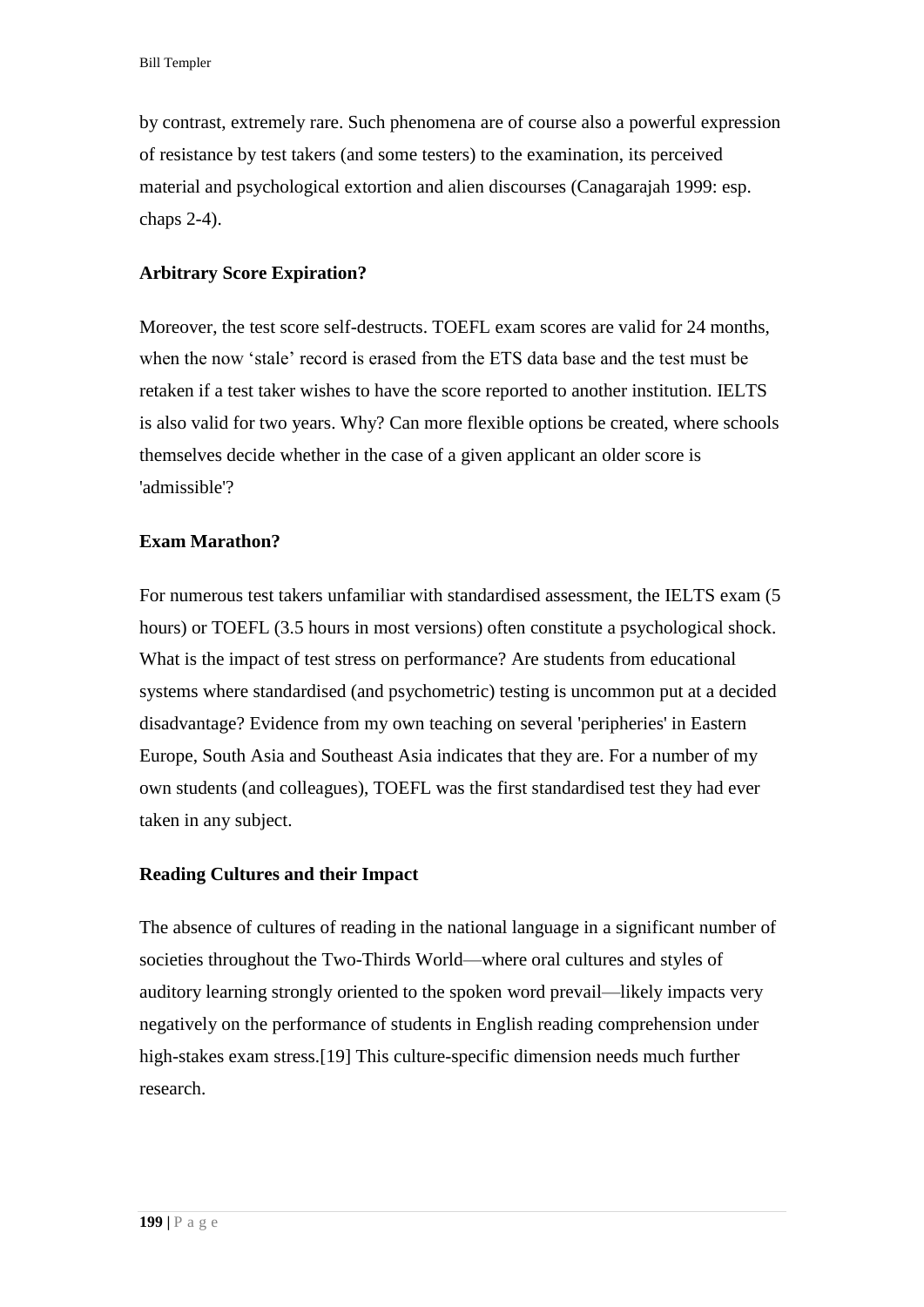#### **Electronic Downsides?**

The computer-adaptive version of TOEFL introduced in 1998 is now spreading rapidly around the planet, but can be offered only in select centres. This e-version, which now costs the same as the paper format, may put students with little computer savvy, as in vast areas of Africa and rural Asia, at a decided disadvantage. Concomitant computer anxiety may be another factor. Moreover, it may reward testtaking skills such as pacing and strategic guessing even to a greater degree than the paper-based format. The advantages of its so-called 'adaptive' format are a matter of much debate and extensive research (Dunkel 1999; Brown 1997[\)\[20\]](http://www.jceps.com/index.php?pageID=article&articleID=21#_edn20) 

A key question for assessment analysts is this geography of testing locations, usually in major urban centres: do arrangements at a limited number of 'secure venues' act to penalise significant numbers of students, imposing an array of burdens, physical, financial and psychological, on test takers from areas redefined as 'outlying'? Is this a mode of core/periphery dynamics introduced into the very administration of the exam? The economic geography of the computer-based exam reproduces this. Generally offered only in certain major urban centres, it places extra burdens on students in many countries who must contend with limited transportation and may have to spend several days at a hotel in order to take the test. For example, in Bulgaria the computer-based exam is available only in the capital Sofia. Candidates in Laos wishing to take the computer-based exam must travel abroad for the test, to Bangkok. The exam is offered by the American Embassy in Vientiane solely in a paper-based version once a year, so that some Lao take the costly trip to Bangkok even for the pencil-and-paper exam[.\[21\] A](http://www.jceps.com/index.php?pageID=article&articleID=21#_edn21)s of early 2004, the computer-based exam is not as yet available in the PR China, the prime 'bonanza market' that beckons. When established there it will likely be available only in a select network of larger cities, following the nodal patterning of Capital in the new Chinese economy.

#### **Whose English?**

A much-discussed question inside the TEFL profession is the nature of the varieties of English on these exams, to what extent 'artificial' English may be tested, especially in 'canned' oral comprehension sections, or varieties quite different from those being taught and used in particular societies in Africa, South and East Asia, the Caribbean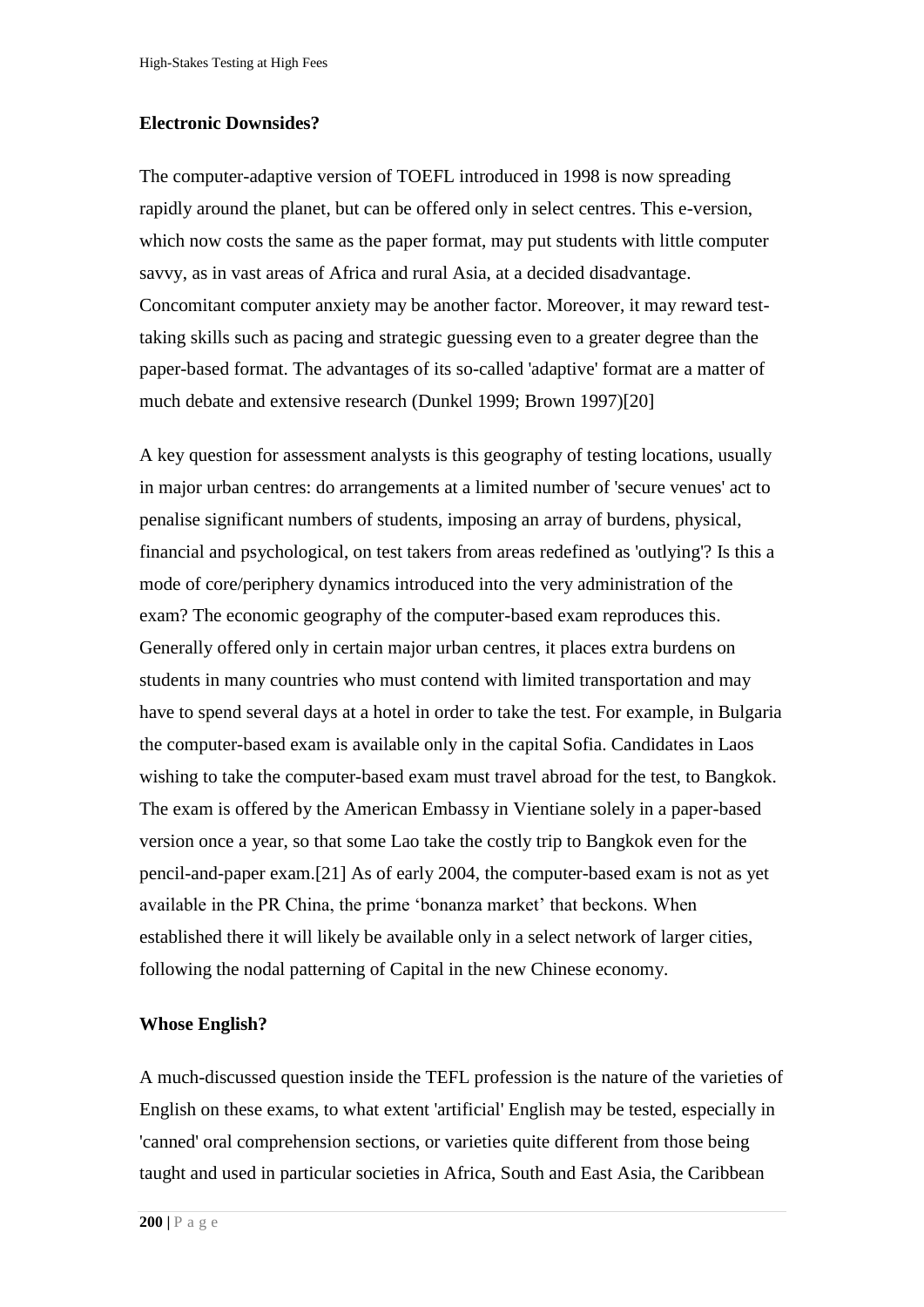Bill Templer

and elsewhere. Clearly TOEFL in a sense imposes an 'American' standard on the globe, IELTS a basically British educated variety. This is a highly complex issue that goes beyond the scope of the present paper but is central to any critique of the linguistic 'content' of the exams and their skewing.

## **5. Washback into an EFL Industry**

Impacts of a standardised, high-stakes exam culture on the EFL classroom and teaching profession are substantial. The washback/impact in a material sense is manifest in (a) a proliferation of private courses and schools, (b) a veritable supermarket of teaching materials and (c) an expanding array of program designed to train EFL teachers, often limited to a course of 110 contact hours. The professionals emerging from such diploma mills are a kind of pedagogical equivalent to the '30-day wonders', 'instant' lieutenants turned out by the American Army in WWII. An emergent 'EFL industry' is in part geared solely to teaching for such exams, with more and more teachers indeed 'specialising' in TOEFL/IELTS preparation. TOEFL coaching schools in many urban areas across the English-learning world are recruiting university teachers for weekend instruction, and more and more secondary schools and colleges are offering special IELTS and TOEFL preparation courses. Better empirical pictures of these dynamic developments are needed.

But these tests act to infect teaching at multiple levels, implanting ideology, 'standards', scripting content from above and without. Certainly EFL teachers throughout the world are faced by ever more students who want to know: will this lesson help me to score higher on a standardised exam? Concomitantly, a classificatory discourse is spreading among students and teachers alike where a more advanced student is pigeonholed as 'roughly TOEFL 470' without ever having taken the exam. It is becoming a deformative template through which to view all student 'achievement'. This is indeed a kind of interpellation of students as subjects of a dominant classificatory ideology and its labels.

## **5.1 Regimenting Instruction?**

Do such weightings compress and repress space in EFL instruction for critical thought or discussion about alternative futures—and indeed 'meaning-making', which should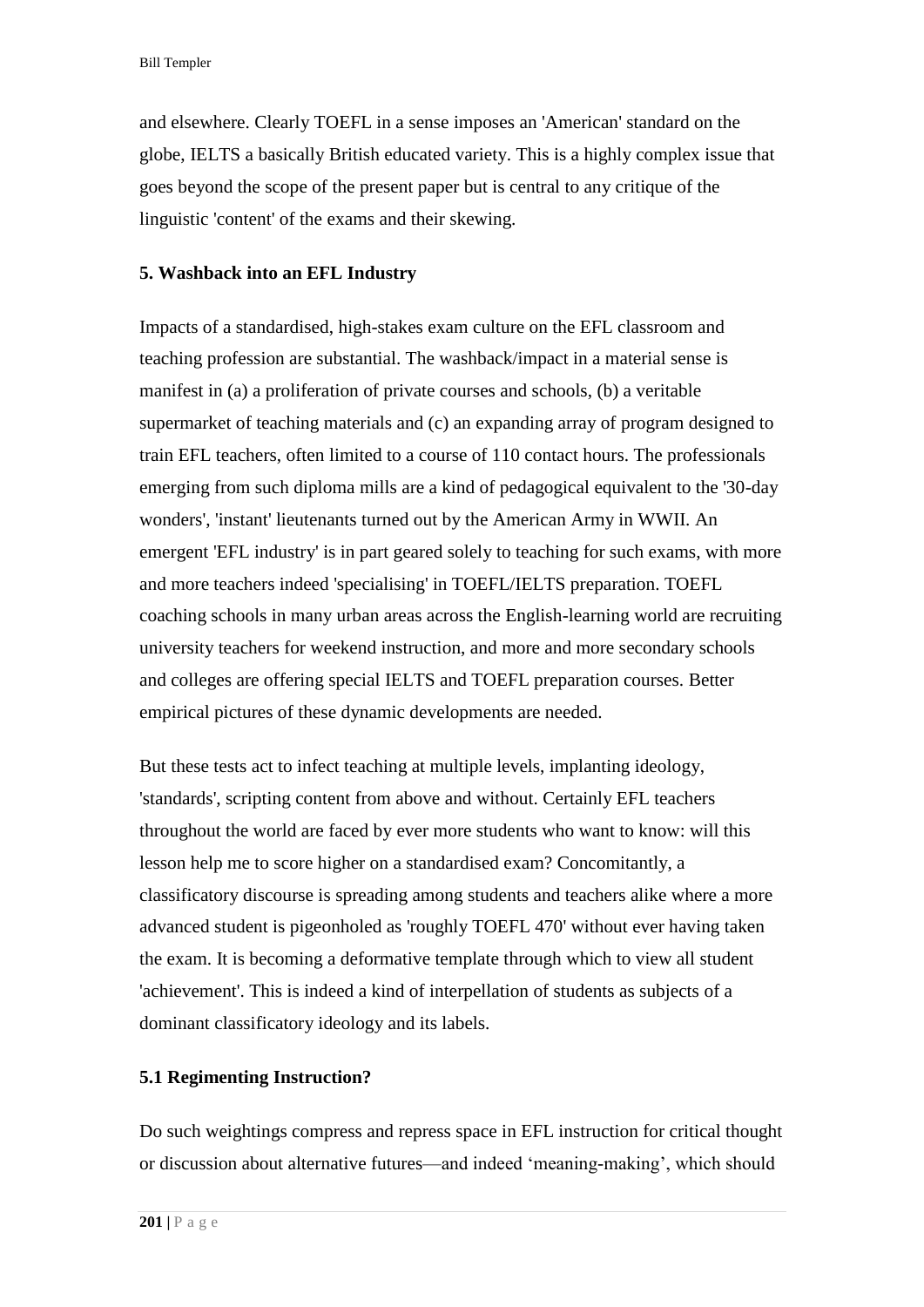be central in any language classroom (Hill 2003) TOEFLising of EFL teaching at certain levels may serve to "rob teachers of the best part of our time on the job: creative interactive time with students as we discuss and inquire into issues and problems that command our authentic interest!" (Brosio 2003). Opportunities to engage in meaningful critical analyses are compromised in the EFL classrooms ever more preoccupied with getting a TOEFL 550 or an IELTS 6, and the associated 'hidden curricula'. Boxley (2003) underscores trends of monitoring by teachers of their own pedagogy, where "teachers are aware that the very ways in which they themselves relate to their students are being constrained by the expectations of performative measurability". Introspective techniques of 'reflective teaching' (Richards & Lockhart 1994) through critical lenses (Canagarajah 1999) can perhaps shed needed light on whether such claims of professional disempowerment and concomitant alienation have any substantive basis.

#### **5.2 Materials Glut and its Resistance**

Under a kind of Total Quality Management in the EFL steeplechase for credentials, teachers are recast as deliverers of skills measurable by TOEFL/IELTS and TOEIC. The partial subordination of EFL teaching to the dictates of a system ruled by numerical performance on commercial multiple-choice exams is a prime example of this dialectic of de-professionalisation more generally, as teaching materials proliferate and easily assume 'control' of what is being done in classrooms. Never have so many textbooks, course sets and their paraphernalia been available to teach any language on the planet as are at hand today for ELT in the better-resourced teaching venues, a commercial bonanza for a specific stable of well-placed BANA publishers. The counter-movement of 'Dogme ELT' that has arisen over the past three years is a spirited iconoclastic reaction to this commodification of EFL teaching and the materials-driven classroom (Thornbury 2000) more generally[.\[22\]](http://www.jceps.com/index.php?pageID=article&articleID=21#_edn22) Yet in many more 'peripheral' schools and classrooms in low-wage economies, especially rural, only the teacher may have a textbook. There is clearly an 'EFL resources divide' that is isomorphic with the topography of local Capital and growing wider.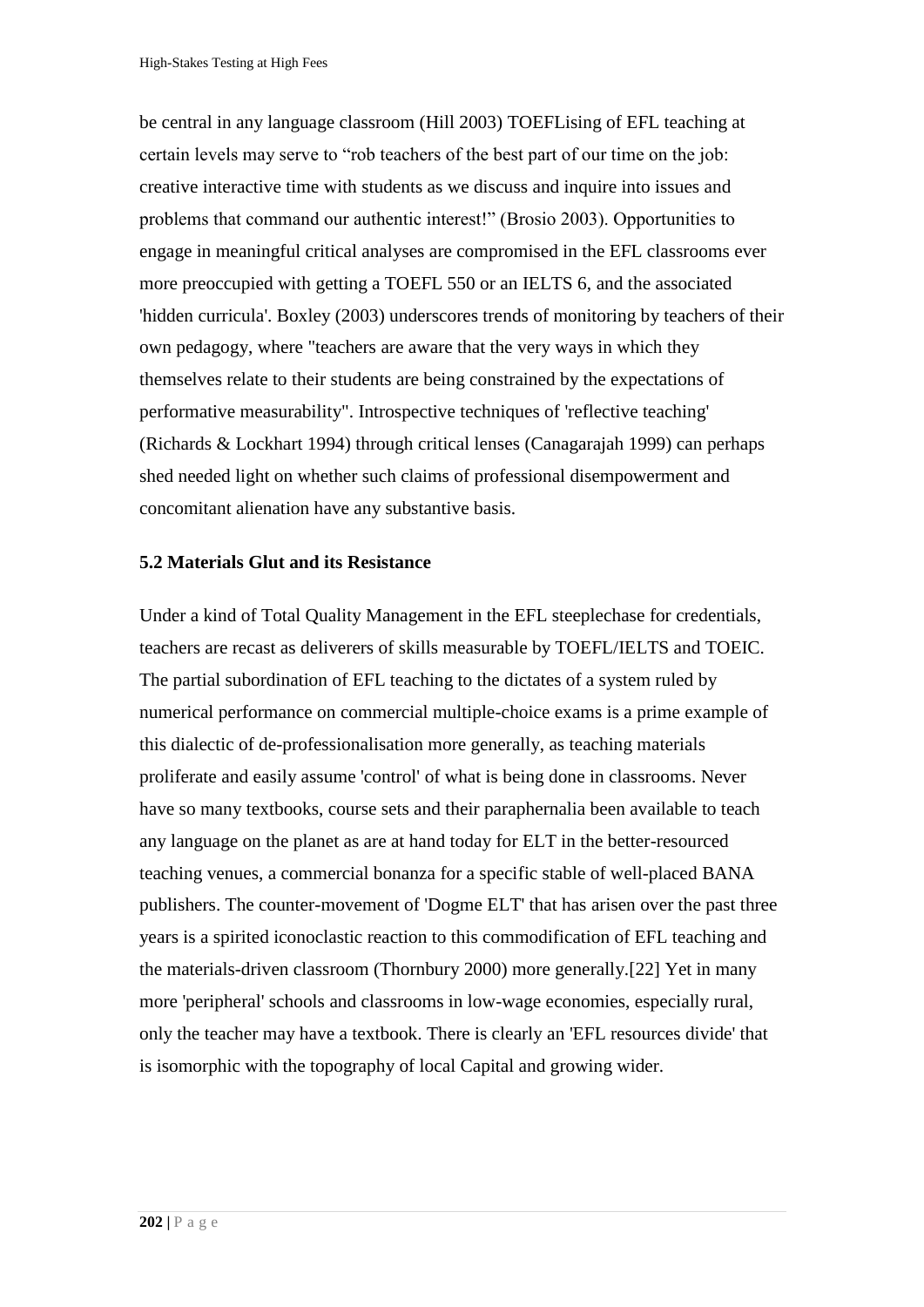Bill Templer

## **6. 'Expand, Expand, Expand' — Testing as Big Business?**

Have the dictates and priorities of Capital intruded into the very core of EFL testing, shaping its epistemological paradigms and agendas? A critical ethnography of testing needs to better examine the actual operations and corporate anatomy of the principal firms that control and market test batteries.

Let us look briefly at a few publicly known contours of ETS. With revenues estimated at \$700 million for FY2002, ETS is now administering more than 12 million tests worldwide. ETS International BV (Europe) headquartered in Utrecht, The Netherlands, is a new ETS subsidiary, opened under CEO Landgraf and geared to penetrating the European testing market.[ [\[23\] \]](http://www.jceps.com/index.php?pageID=article&articleID=21#_edn23) In September 2003, ETS also launched a majority-owned stateside subsidiary for education in business Capstar, which bills itself in precise education-managerial vocabularies, introducing the "new standard in measurable, results-driven learning and competency management", promoting what it terms "Enterprise Competency ManagementTM (ECM), a systematic approach for aligning workforce goals, knowledge, skills and abilities with business objectives"[.\[24\] I](http://www.jceps.com/index.php?pageID=article&articleID=21#_edn24)n the frame of critical education policy analysis (Hill 2003), the ETS conglomerate can be seen as a virtual paragon of powerful trends toward managerialism in education and 'results-driven learning'.

Under its new CEO Kurt Landgraf, who took over the corporate helm in 2000, ETS has embarked on an aggressive expansion into overseas markets, which potentially dwarf the now saturated U.S. testing terrain. The main gridiron for TOEFL and IELTS is China, where they are already in a fierce duel. Landgraf came to ETS from DuPont Pharmaceuticals, where he was CEO and with the company for two decades. He gained a reputation there for "maximizing income through global sales. Not surprisingly, he has already told reporters that his main agenda for ETS is to 'increase revenues' and mentioned potential expansion into K-12 education as well as testing for the military and corporations" [\[25\] I](http://www.jceps.com/index.php?pageID=article&articleID=21#_edn25)t is perhaps emblematic of broader trends in managerial intrusion into education that a pharmaceuticals executive with no previous experience in educational assessment should be heading the planet's largest testmaker corporation.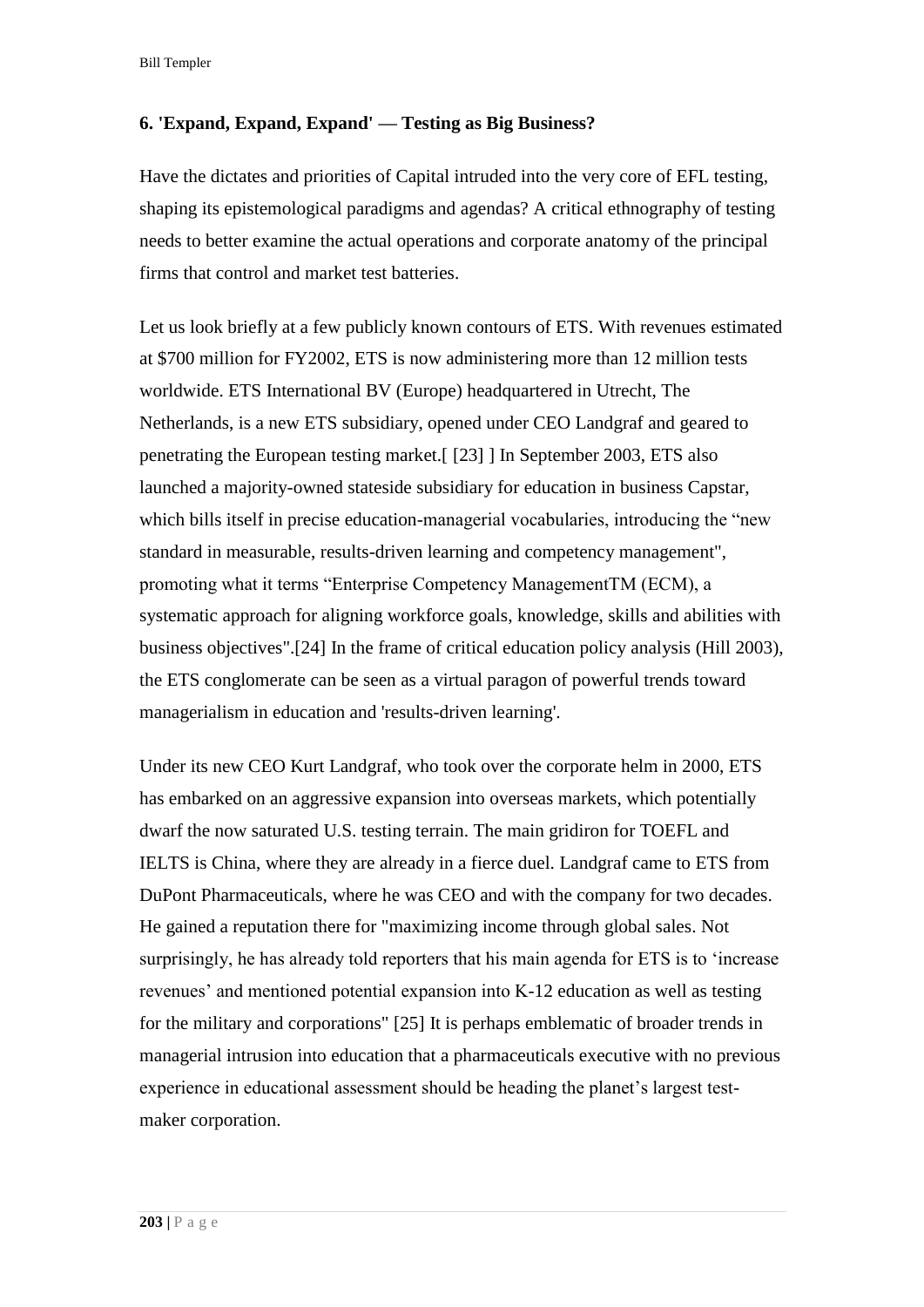Moreover, ETS corporate salaries, with an intake of nearly half a billion US\$ annuall[y\[26\]](http://www.jceps.com/index.php?pageID=article&articleID=21#_edn26) reflects their capital-corporate mould: in 1997, "President Nancy Cole received \$378,232 in salary plus \$45,716 in deferred compensation. All told, more than 800 employees were paid more than \$50,000 annually"[.\[27\]](http://www.jceps.com/index.php?pageID=article&articleID=21#_edn27) Are such corporate salaries justifiable? Do they help to account for the high pricing of their 'test product'? Can we demand more transparency from the private firm that has literally built its dominion within our professional house?

#### **6.1 Changing Times**

TOEFL under Landgraf is diversifying its products, and will introduce a "new generation" of the TOEFL in September 2005, billed as much "more than just a test." Its pricing has not yet been announced[.\[28\]](http://www.jceps.com/index.php?pageID=article&articleID=21#_edn28) In September 2002, ETS unveiled the innovative classroom learning product, LanguEdgeTM Courseware, accessed via network server, priced at a minimum of US\$550 for five computers. [\[29\]](http://www.jceps.com/index.php?pageID=article&articleID=21#_edn29) Another money-maker called the Institutional Testing Program is a shorter test based on TOEFL 'retired versions'. A school can be licensed to administer this exam, which costs from US\$20-45 per person[.\[30\] T](http://www.jceps.com/index.php?pageID=article&articleID=21#_edn30)hough cost is comparatively low for the test taker, this exam can act to washback into various levels of instruction, reconfiguring them to the TOEFL format. A younger cousin of this test is the Pre-TOEFL, designed for students at introductory and low-intermediate levels of EFL learning. As a kind of 'dry run' at lower cost, it can help students acclimate to the rigors of the 'real' test. Some 1,500 institutions worldwide are now administering more than 300,000 tests annually under this ITP umbrella. A critical ethnography of EFL testing should be exploring the impact, often subtle, of these tests on classroom realities, textbook choices, prioritised testing procedures, producing a 'TOEFL'd generation' of EFL learners.

#### **6.2 Spillover Effects: the Test Prep Industry**

The burgeoning 'coaching' industry in TESOL, as around SAT, the GRE and similar high-stakes ETS exams, preparing students and inculcating test-taking 'strategies', needs to be researched along several parameters, including its political economy and power to enlist teachers in its ranks. The fees and time invested in such commercial courses across the planet are substantial, a capital outlay of many millions in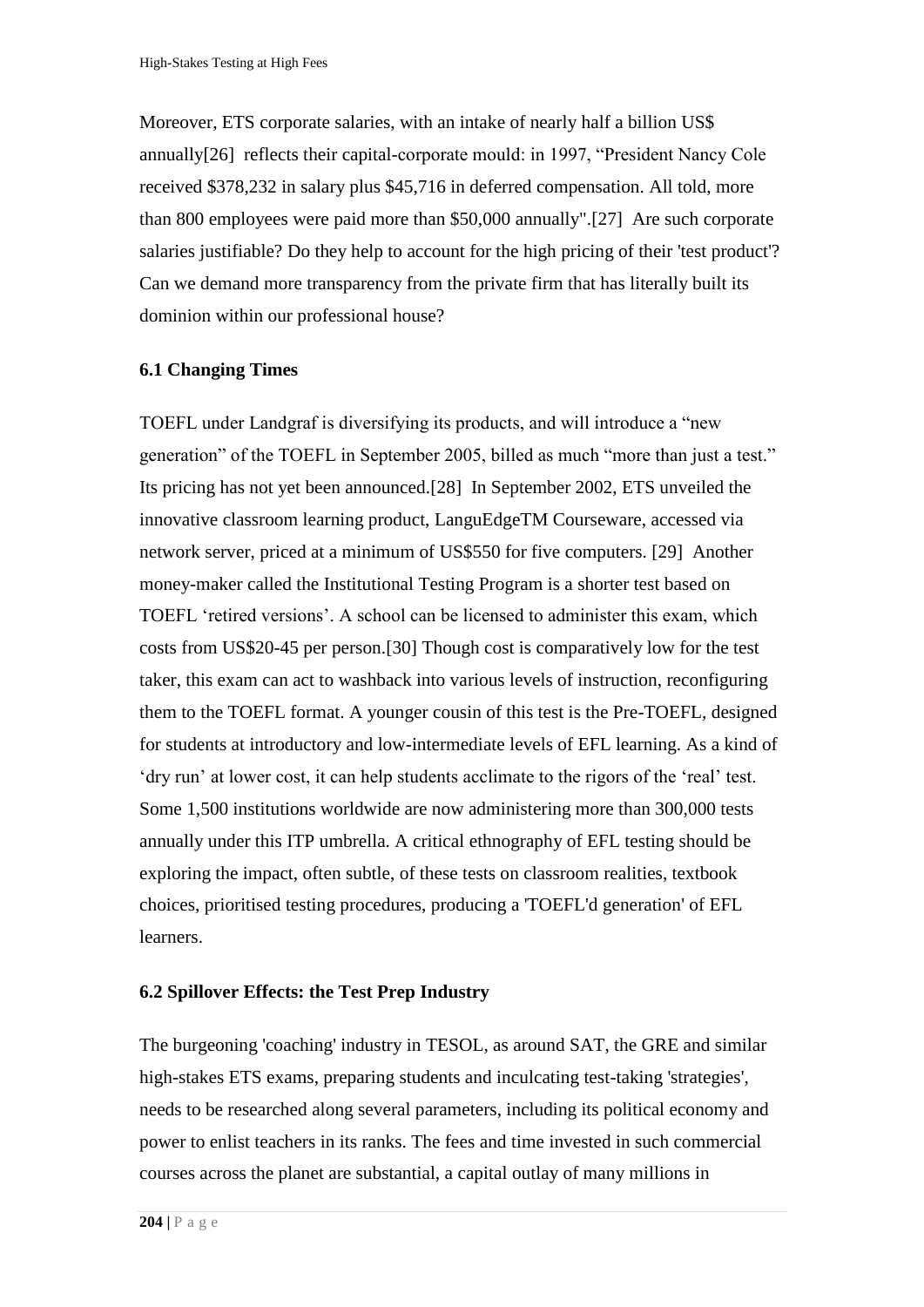aggregate, and often an enormous sacrifice for the students and their families unless they come from privileged backgrounds. Indeed, the exam itself, preparation courses plus associated expenses for materials, and necessary travel outlay to get to the exam venue, which may even mean crossing an international border, can amount to well over US\$ 500. A critical ethnography of TOEFL/IELTS needs to assemble hard data on what the *actual* monetary costs of such exams is in a typical test taker biography, part of the political economy of the testing hurdle.

### **6.3 Multimedia Galore - the Cash Nexus**

Concomitant with the burgeoning of this teaching industry for these high stakes exams, a huge new market has developed in textbook and other materials (multimedia with CD-ROM) to prepare specifically for TOEFL and IELTS. This has proved a major windfall for publishing houses like Barron's, but has now spread to an entire platoon of academic publishers (such as Longman in the UK) cashing in on this linguistic bonanza—and of course ETS itself, offering a diversified package of 'learning tools' for its own exams. Much of this 'tie-in support material' offered on the Internet requires a credit card, which few if any students in the lower-income economies will own. As teachers, we become complicit in this entire venture by our own use of expensive test-preparation texts and appurtenances the publishing industry offers, a tendency much criticised by Dogme (see fn. 22) for the EFL profession as a whole.

In what senses are EFL teachers becoming cogs in this broader industry, which exists to make a profit off our students? We are arguably functioning as unwitting agents of its expansion. Critical testing ethnography needs to craft an accurate analytical picture of the dynamics of this commercial market and how it shapes our teaching and assessment. It is a vast private business cashing in directly on our praxis and shaping a host of priorities in the classroom.

#### **7. Corporate Agendas — English in the Global Workplace**

Another exam battery that has come to occupy an increasingly more central roost within the profession is the Test of English for International Communication (TOEIC), the ETS flagship multipurpose EFL proficiency exam, first established in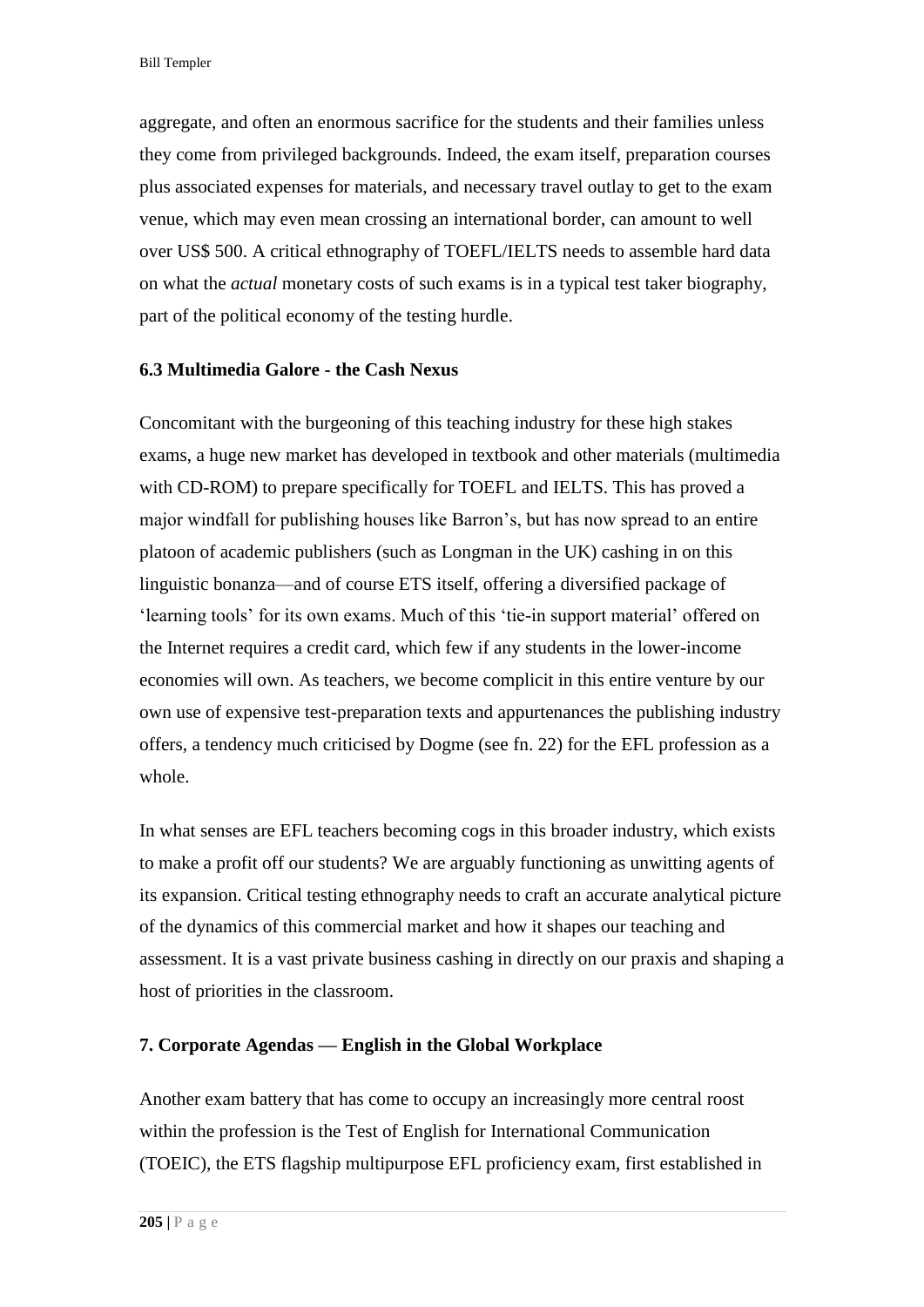1979 at the behest of Japanese corporate interests. The 2-hour test consists of 200 multiple-choice questions (listening and reading), and in most venues costs US\$65. It has now become the most widely used single exam in the EFL testing field, with close to 2 million tests administered worldwide in 2002, employed primarily for assessing EFL proficiency in the international corporate workplace[.\[31\]](http://www.jceps.com/index.php?pageID=article&articleID=21#_edn31) There are also many applications in the United States—for example, as part of the battery to license foreign-born professionals in a variety of fields, and admission to some colleges. In Europe it is now ever more common to see a TOEIC score included in job descriptions or job offers in major firms such as Airbus, Coca Cola, Renault, Unilever, NEC Computer International. In Japan, Honda, Toyota, Nissan, Ricoh are all on board. More and more companies are demanding a TOEIC score from their present and future employees. Each test taker receives an 'official diploma-quality' TOEIC Score Certificate, a frameable credential. The exam is currently used by several thousand firms and other institutions across the planet, and making rapid inroads. Inside firms, specific score requirements can be set for different job categories, depending on the level of English required, while "periodic testing helps verify that individuals are indeed improving their English ability"[.\[32\] I](http://www.jceps.com/index.php?pageID=article&articleID=21#_edn32)ncorporation of the test inside Hyundai is indicative of trends[,\[33\] i](http://www.jceps.com/index.php?pageID=article&articleID=21#_edn33)n that commercial EFL test scores here serve to channel advancement up the internal career ladder for promotion and lateral job changes. Critical ethnography of testing is faced here with a major challenge in analysing the penetration, impact and effectiveness of this exam, and its gatekeeping and filtering functions inside corporate hierarchies, a powerful ongoing dynamic behind virtually closed high walls.

#### **7.1 Building Bridges Down the Curriculum**

The TOEIC Bridge Test for elementary and intermediate learners in junior and senior high schools and colleges, a cousin of Pre-TOEFL, is being vigorously promoted in Japan, Europe and South America. With fees from US\$27 to \$40, it has become a bigtime income generator for ETS. Here again is a test that can potentially virus public and private programs in EFL in a number of countries, reconfiguring instruction outcomes in its washback. Given the comparatively low cost, especially for elite students, the test is proving highly marketable in Japan and Western Europe.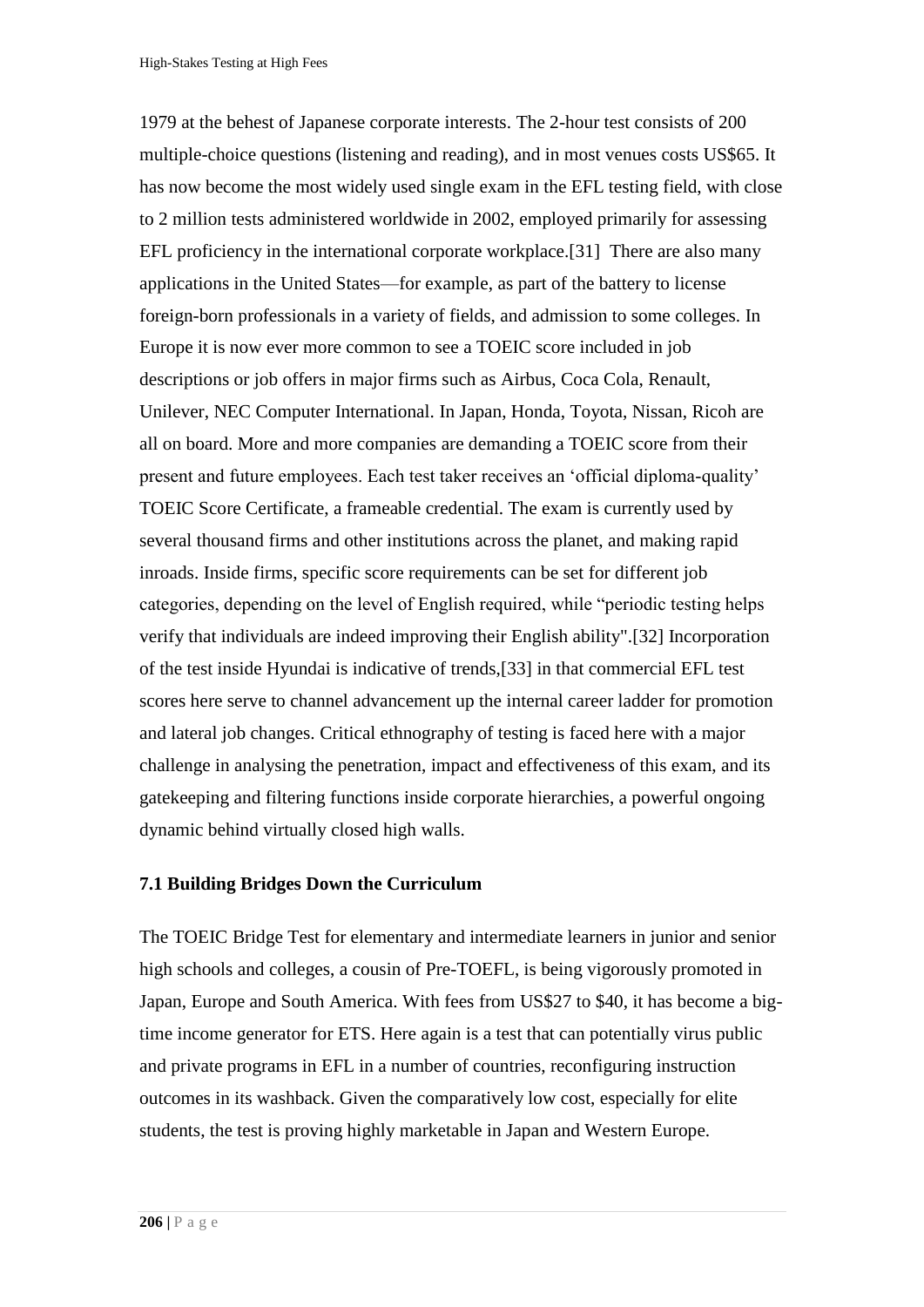#### **7.2 Research Outsourcing**

The Institute for International Business Communication (IIBC), the ETS affiliate in Japan, has entered the research arena , and now invites research proposals from organisations and individuals using TOEIC, TOEIC Bridge and their related services. It is seeking proposals for a variety of subjects, including score interpretation, curriculum development, innovative response formats, and the definition of language constructs. Here scholars can in effect climb aboard the ETS wagon, assisting in 'improving' the exam[.\[34\] W](http://www.jceps.com/index.php?pageID=article&articleID=21#_edn34)hat is the ethics of such inquiry, funded by ETS? It constitutes a primary site of the penetration of corporate interests into language assessment research.

#### **8. Are There Alternatives?**

#### **8.1. In-House Testing**

Assessment professionals will agree that EFL tests for overseas students should meet five basic criteria: (1) validity, (2) reliability, (3) accessibility on an international scale, (4) test security and score reporting security and (5) financial viability for test takers in developing economies. But is it possible to avoid the whole problem of such international, high-cost testing? One alternative is in-house testing, where individual colleges and universities test their own applicants through locally preferred means by teachers on local staff[.\[35\]](http://www.jceps.com/index.php?pageID=article&articleID=21#_edn35) Such exams, increasingly more common and often deemed more accurate instruments, could be administered through modalities in cyberspace, even to applicants from abroad. Some educators believe that the best alternative to the high cost of standardised international tests is to have an institution accept 'multiple' inputs for admission application, perhaps including overseas national tests, like the new Malaysian university-entrance EFL exam touched on below, portfolio assessment and even local high school and college course grades in EFL. The goal can be a 'mosaic evaluation system' better calibrated to the diversity of applicants, their backgrounds and language-learning biographies. Low-cost in-house clones of the TOEFL ITP can be developed and administered. As one TESOLer put it in a recent listserv posting:

College admissions executives set TOEFL policies and enforce them rigorously, though I wonder how many of them have ever seen a TOEFL test or read the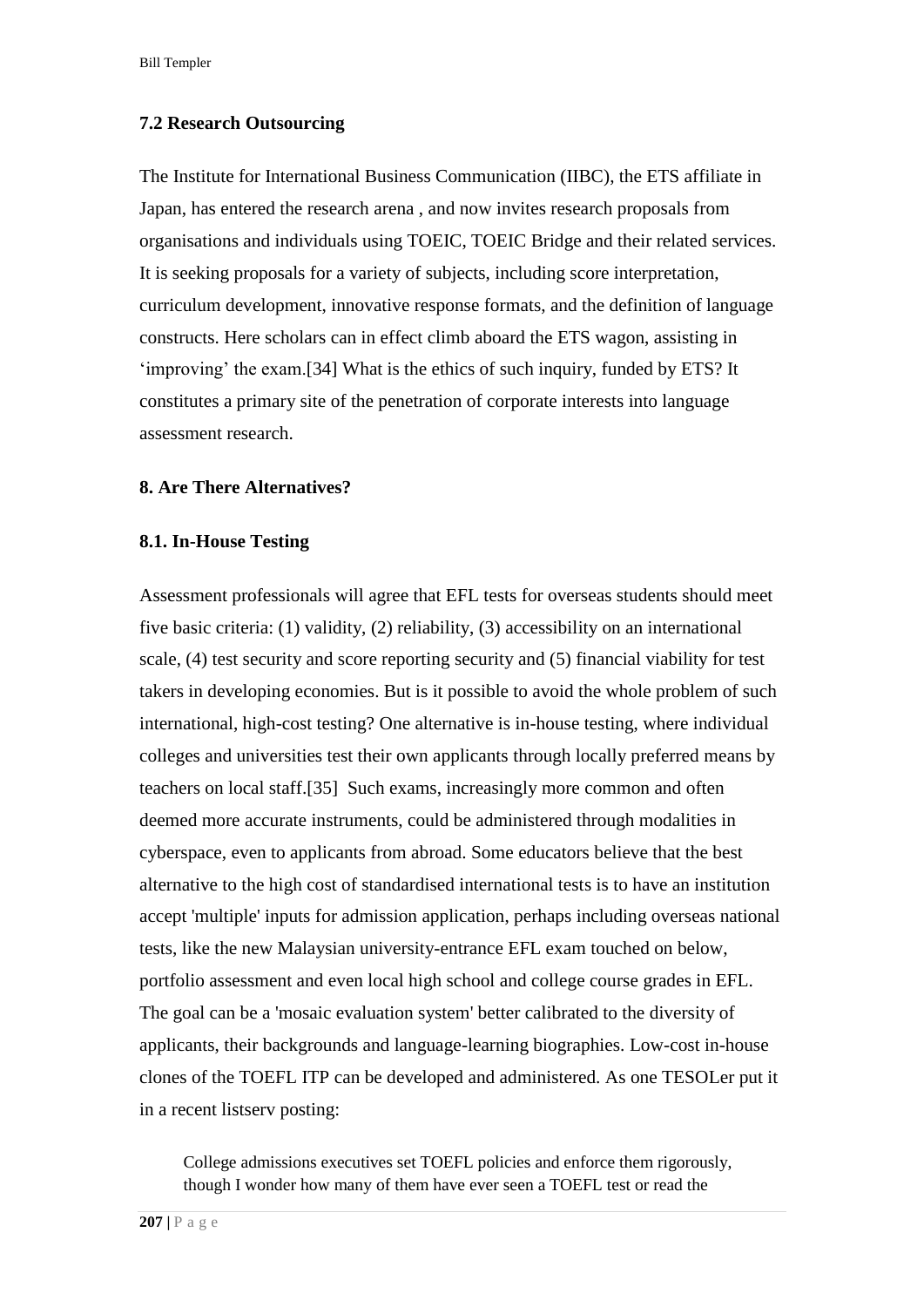literature on them. Adopting TOEFL as an exit test lets the tail wag the dog, since the curriculum has to match the test. How much do the TOEFL people know about our schools' needs[?\[36\]](http://www.jceps.com/index.php?pageID=article&articleID=21#_edn36) 

## **8.2 Accuplacer**

The new Edlearn Consortium in Seattle, a joint venture of Washington State U, City University and five Seattle community colleges and offering A.A. degrees to international students online, has indicated it could perhaps decide to waive the minimum 530 TOEFL score it requires of students and, proceeding on a case-by-case basis, administer the Accuplacer online English placement exam and then work out a program of courses to strengthen the EFL skills of weaker overseas students once admitted. [\[37\]](http://www.jceps.com/index.php?pageID=article&articleID=21#_edn37) Accuplacer has a very nominal fee. Significantly, City University is also using it for admissions at its campuses in Eastern Europe[.\[38\] D](http://www.jceps.com/index.php?pageID=article&articleID=21#_edn38)esigned primarily for native speakers of English, Accuplacer can be adapted for non-native speakers. Empirical assessment research needs to probe the effectiveness of this exam as a lowcost computer-based alternative for international applicants. Other prototypes can be developed where 'test security' is a paramount consideration. Online alternatives may be an answer to curbing the dangers of corruption, even at purportedly 'secure' venues in some part of the world.

## **8.3 MTELP**

Another low-cost 'non-secure' option is the Michigan Test of English Language Proficiency (MTELP) developed by the English Language Institute at the University of Michigan, used by a number of U.S. colleges on campus to assess EFL skills[.\[39\]](http://www.jceps.com/index.php?pageID=article&articleID=21#_edn39) The college can itself supplement parts of the test, such as the essay question topic, a key diagnostic component. These tests can be ordered in packets of 20 by educational institutions anywhere in the world. Costs work out to about US\$4.50 to cover materials for a single test taker. Why can't they be worked into a more flexible mix of methods to evaluate a candidate, including ever more stress on imaginative use of portfolio (see 8.7)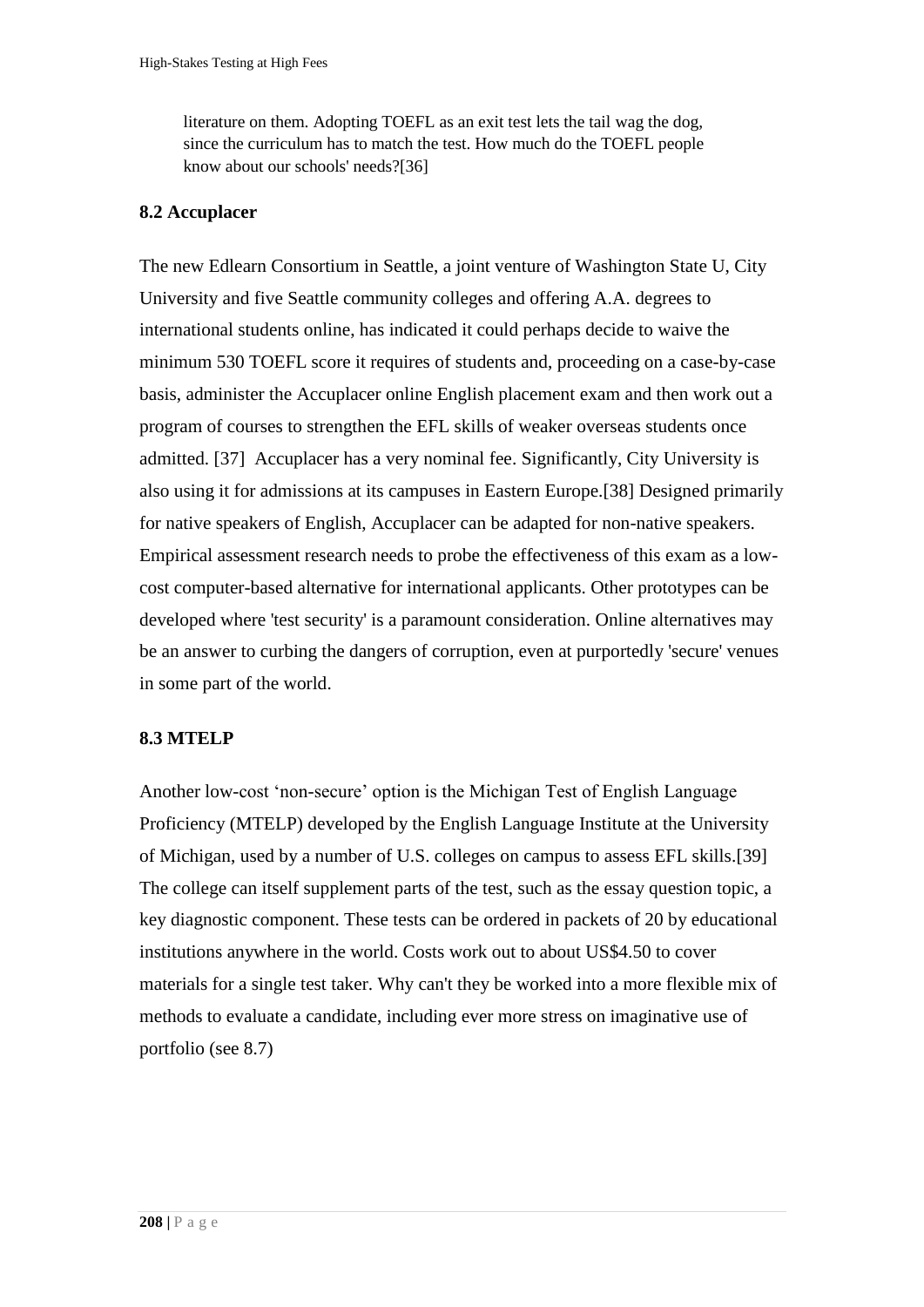Bill Templer

### **8.4 The Experiment that Failed: APIEL**

One international option in commercial testing is a more 'democratic' international exam with hands-on local involvement—TOEFL and IELTS are run without the input of educators or expertise outside BANA—lower-priced and administered at venues more convenient for test takers outside the largest urban areas. Just such a venture was launched in the 1997 by the College Board, their challenger to TOEFL/IELTS, the exam APIEL (Advanced Placement International English Language). It became popular with teachers and students in a number of locales, especially in Germany and France. In late 2001, it was indeed beginning to be seriously considered by the authorities in China (Hong 2002) as a better, cheaper (by ca. 30%), more easily administered and 'democratically constructed' exam, overseen (unlike TOEFL and IELTS) by an international advisory team of high school and university teachers from six countries, including China[.\[40\]](http://www.jceps.com/index.php?pageID=article&articleID=21#_edn40) 

APIEL was unexpectedly discontinued by College Board in May 2002, with little explanation. CB cited heavy economic losses on the exam, suggesting it was forced to discontinue under the weight of the competing condominium, leaving many students and teachers literally in the lurch. There has been no pubic report issued on its folding. The entire complex of the rise and demise of APIEL needs detailed investigation. What, for example, was the effect of an international advisory team in its construction? Did this lead to a more 'context-sensitive' assessment? How effective was its highly decentralised geography of test venues? In a brief eulogy, a German web site notes: "All the participating institutions in Germany regret this decision enormously. APIEL was an excellent exam—past tense"[.\[41\]](http://www.jceps.com/index.php?pageID=article&articleID=21#_edn41) 

### **8.5 MUET**

An exam developed with exclusive local control, introduced in SE Asia in December 1999 and now gaining in influence is the Malaysian University English Test (MUET) developed and administered by the Malaysian Examinations Council, a government statutory body. It is required for all students in Malaysia for entrance to public and private universities there, and is also recognised in Singapore[.\[42\] P](http://www.jceps.com/index.php?pageID=article&articleID=21#_edn42)erhaps it could become a low-cost regional variant acceptable elsewhere, and a prototype for new initiatives. What is its applicability beyond Malaysia and Singapore? What is its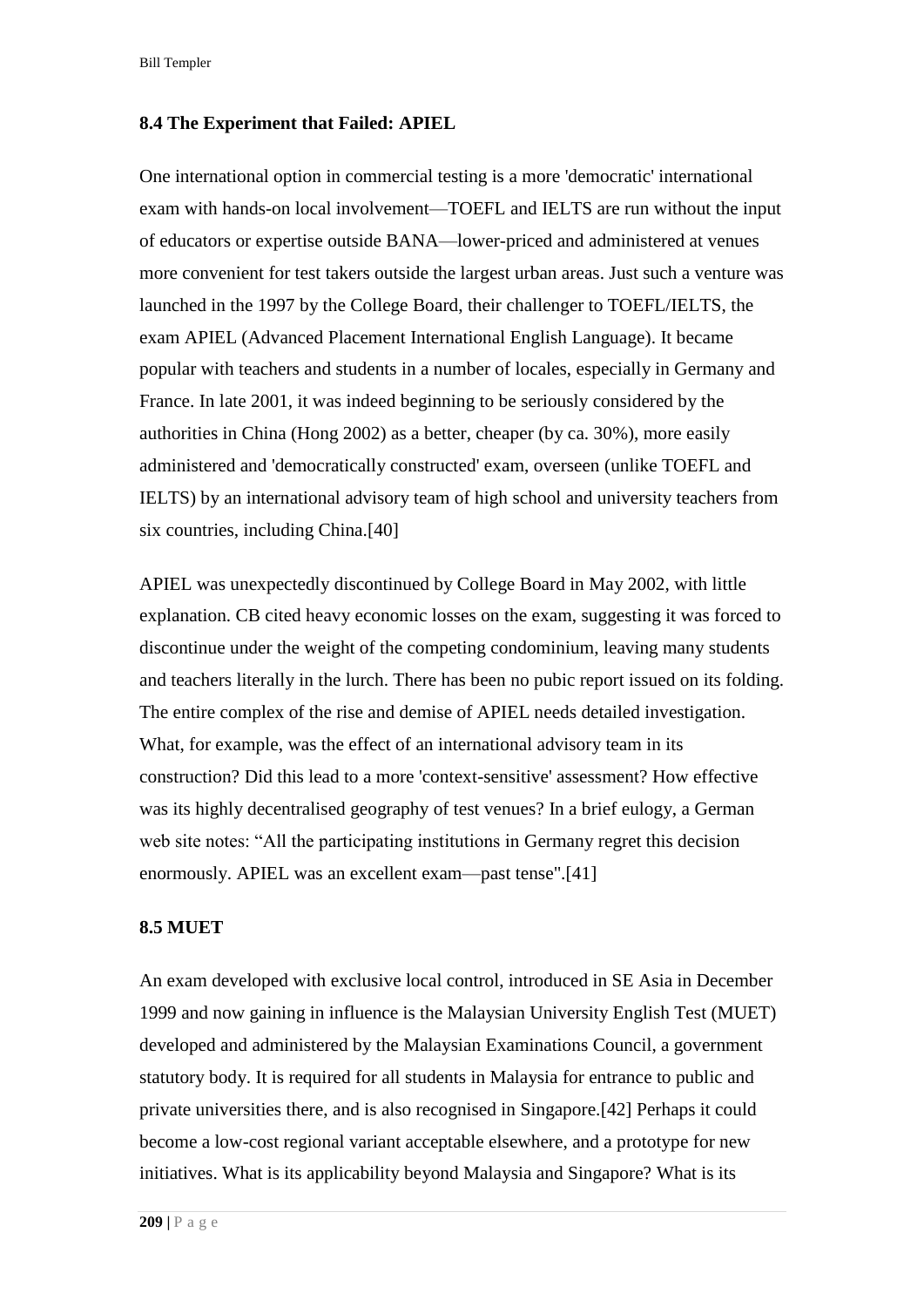reliability, validity and utility in comparison with other test instruments? Do students in Malaysia find this a more acceptable, less stressful assessment battery?

## **8.6 Introducing Testing Handicaps**

One inventive corrective is to "borrow an approach from that bastion of socialism, the world of golf" (Bérubé 2003), introducing so-called 'testing handicaps' depending on a mix of background factors, such as socioeconomic status, quality of education system, gender, education of parents and several other factors in a kind of social calculus. Bérubé proposes this for SAT, giving the example of a black girl from rural Alabama whose parents did not graduate from high school and make less than 10K, he works out a handicap of 452 to be assigned to her for SAT. As Bérubé argues,

if only the SAT were as well organised and as egalitarian as the U.S.G.A., every high-school student would be assigned a handicap. We already have all the numbers we need; all we need to do is to combine 'region' and 'parental education' with the race-gender-class triad, and we can issue remarkably precise handicaps.

Despite its complexity and occasional injustice, Bérubé contends that golf is a game that has "much to teach the College Board." Could this idea be experimentally applied for TOEFL, IELTS and other such language proficiency scores? Individual colleges could begin to consider such a working formula. Educators can experiment with trial handicaps as part of the flexible mix of entry hurdles for international students, especially from 'peripheral' backgrounds, and their more egalitarian assessment. It can create a specific lever for flexibility.

## **8.7 Learner-Directed Assessment / Portfolios**

In addition to in-house alternatives, portfolio pedagogy and other forms of evaluation not dependent on arbitrary quantitative standardised testing can be encouraged within an 'assessment mosaic'. Portfolios in second-language learning

"represent a fundamentally different approach to language assessment an approach that emphasises performance assessment rather than the traditional summative assessment found in many testing situations. This kind of assessment underscores what students can do rather than just what they know" (Ekbatani and Pierson 2000: p. 8).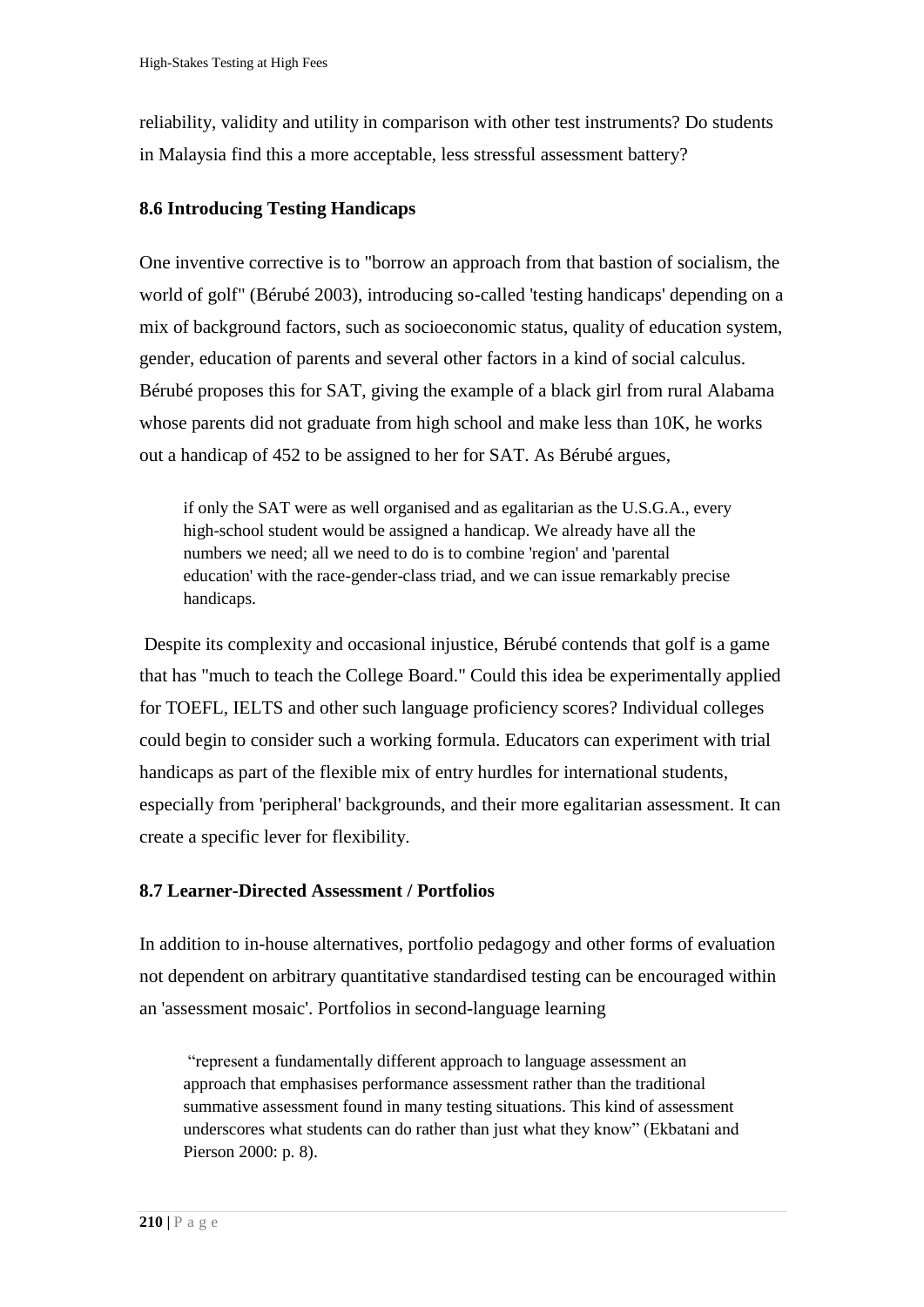More universities should suggest the inclusion of EFL portfolios in applications from abroad. The very creation of such an option will spur greater interest in portfolio teaching internationally (Hamp-Lyons & Condon 2000). The field of TEFL can also experiment with appropriating the European Language Portfolio concept of the Council of Europe for English learners in the lower-income economies[.\[43\] T](http://www.jceps.com/index.php?pageID=article&articleID=21#_edn43)here is growing interest in more integrative and authentic assessment alternatives at all levels (Bailey 1998; O'Malley & Valdez-Pierce1996). More egalitarian options are needed beyond quantitative standardised assessment regimes and instruments, their ideologies and deformations. These need to be, as Shohamy (2001a) stresses, collaborative, dialogical, interactive and based on constructive and interpretive approaches that empower the test takers.

#### **9. Towards Counter-Hegemonic Advocacy**

Imperative now is advocacy to get this entire regimen and its abuses more centrally onto the sounding boards. It should build on solid empirical research but like Fairtest or PsyACT, speak out systematically. An initiative can begin locally, at your own institution, bottom-up, articulated by teachers from an array of disciplines.

#### **9.1 Raising Demands and Consciousness**

#### **Questioning the Cut-Point**

One feasible reform achievable now is to build discussion inside the profession and throughout BANA higher education on the rationale for arbitrary cut-points. Educators can press for eliminating such cut-points for foreign applicants as policy at their own institutions. For starters, form a taskforce to raise this question about IELTS/TOEFL norms where you work and at colleges and universities in your region. Is there flexibility? If not, why not? Suggest the alternative of multiple modes of evaluating prospective students whose  $L_1$  is not English, including some experimentation with ad hoc score 'handicaps'. And even perhaps some local research to help assess such alternative pathways for great equity in dealing with international applicants. For example, the U.S. Government Fulbright Program deals flexibly with TOEFL scores of its foreign candidates from certain regions, where a 550 (cut-point for most stateside graduate programs) is an almost impossible hurdle for even the best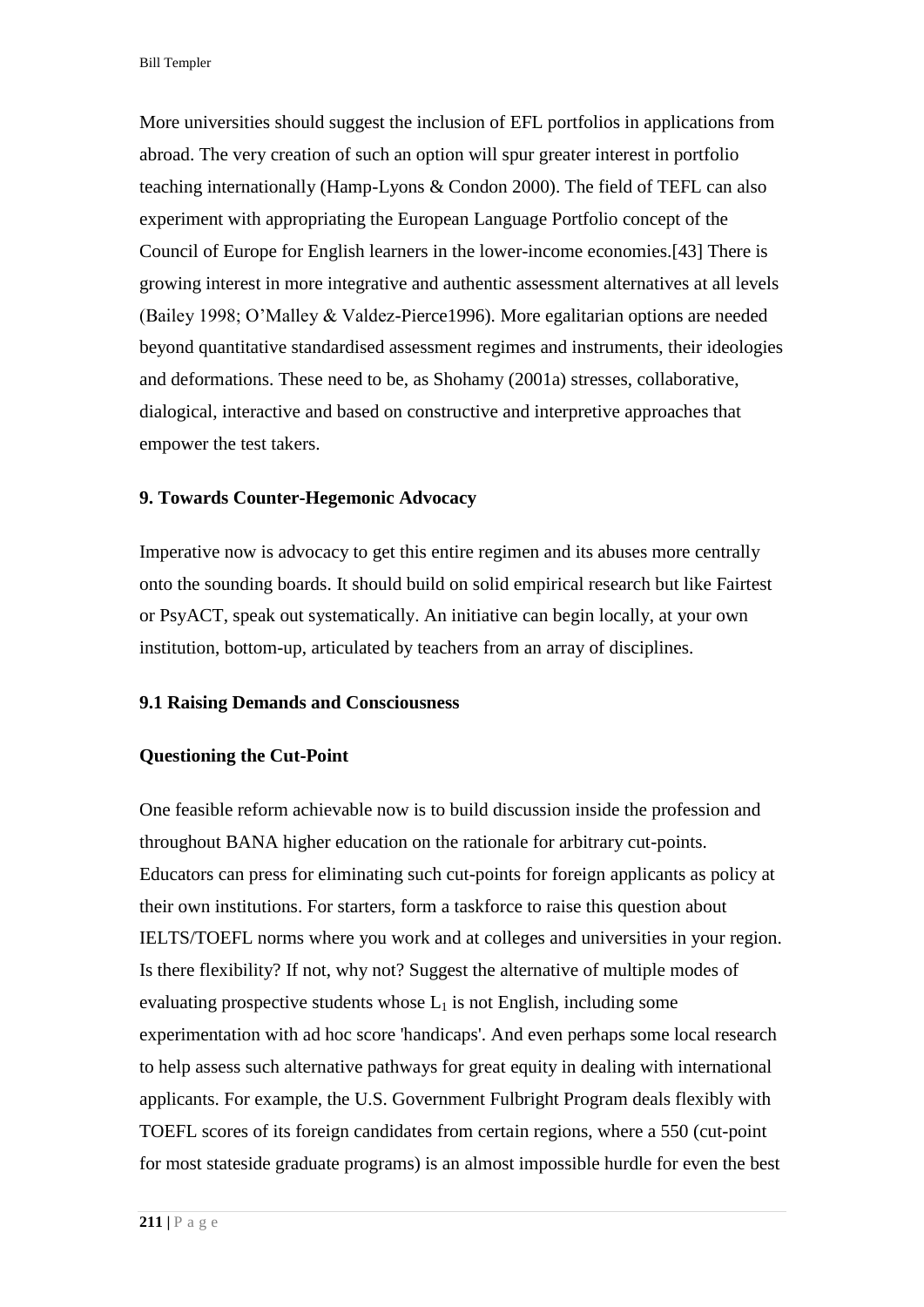applicants. It may recommend a candidate with 525 or 530 (after sitting the exam twice) and suggest supplementary language work during the M.A. program stateside[.\[44\]](http://www.jceps.com/index.php?pageID=article&articleID=21#_edn44) 

## **Demanding Reform of the 'Pricing Mechanism'**

More concerted efforts should be taken by educators, in solidarity with test takers, demanding that ETS and IDP/BC/UCLES reform the pricing scheme, gearing it to local income levels. This would ease one immediate burden and work for greater equity in examination access—and the chance to repeat the exam if a candidate is not satisfied with the score. Evidence suggests many would repeat the exam if its cost were not so exorbitant. These demands should come from educators throughout international academe. Perhaps a small 'action committee' can be set up at country level to press the case.

## **Proactive Advocacy Network**

The EFL profession needs to form something like the new coalition PsyACT (mentioned above). Its grassroots advocacy agenda focuses on starting with relatively easy actions: "we wish to build on small wins and generate more powerful and effective actions as the coalition grows in numbers and experience" (ibid., web site). They are utilizing letters to the editor in student and other newspapers, op-ed pieces, teach-ins and community activities to address a range of issues. Other paradigms are the Radical Psychology Network [\(www.radpsychnet.org\)](http://www.jceps.com/Local%20Settings/Temporary%20Internet%20Files/Content.IE5/AD7G90ZQ/www.radpsychnet.org) Psychologists for Social Responsibility [\(www.psysr.org\)](http://www.psysr.org/), and the very broad-ranging National Coalition of Education Activists [\(www.nceaonline.org\)](http://www.nceaonline.org/). Such a heterodox coalition or network among TESOLers could set up an 'action committee' on international testing. The new and innovative association Asia TEFL, which brings together EFL practitioners from the Middle to Far East, is a pristine forum in which to raise such issues [\(www.asiatefl.org\)](http://www.asiatefl.org/). The special interest group TESOLers for Social Responsibility inside TESOL, Inc. has to date barely addressed this entire complex. What is needed is a new open networking global coalition. The annual Language Testing Research Colloquium can be one node of input in an advocacy net, in tandem with some people inside the International Language Testing Association.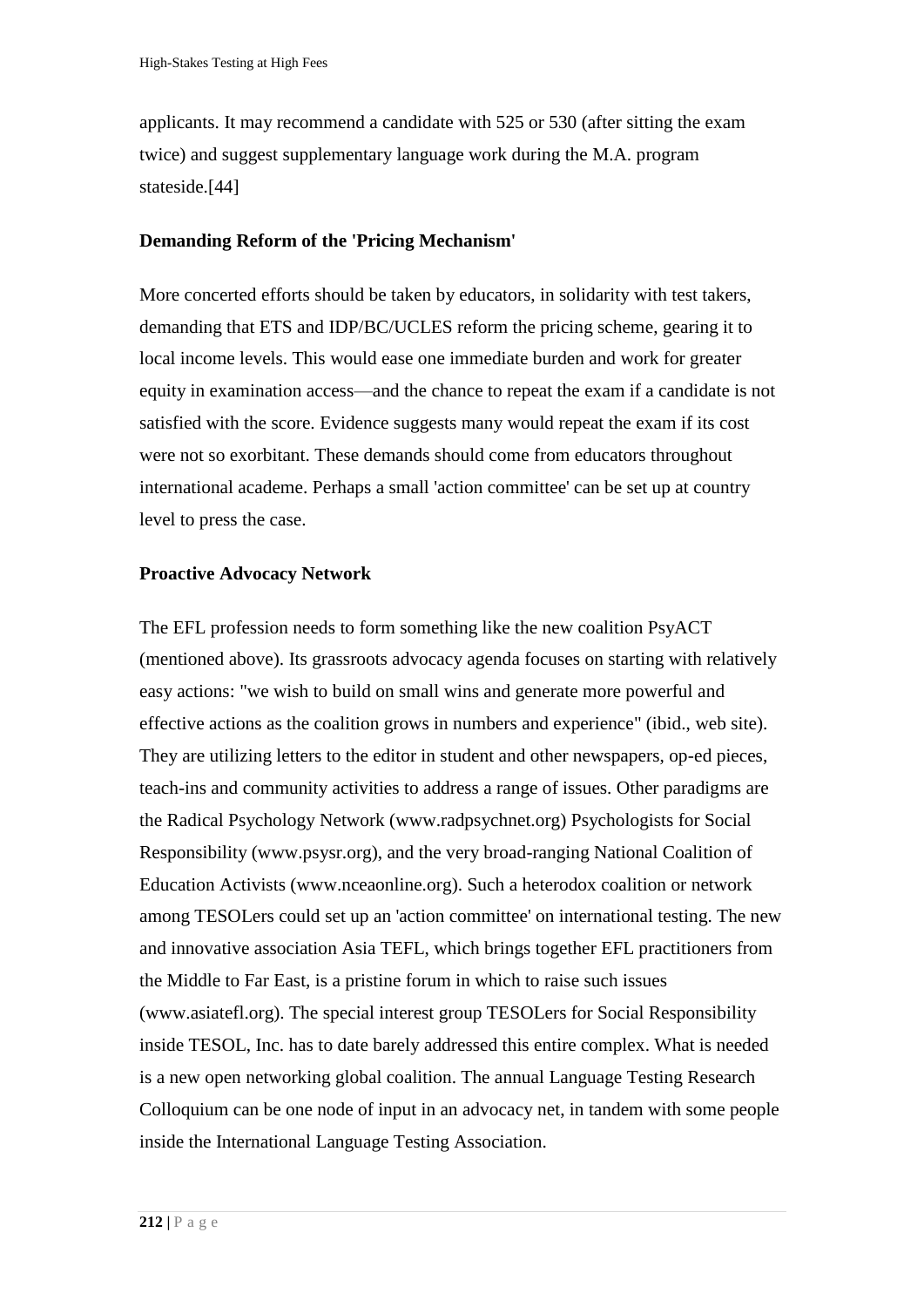## **9.2 Redistributing the Burdens of Cost**

For starters, advocacy could be organised calling for TOEFL to be administered costfree to all interested candidates by U.S. embassies, IELTS by British, Australasian and Canadian embassies, in all lower-income economies. Create a 'waiver system' open to all. This demand should be raised by teachers and students internationally and by educators in the BANA countries, as a high-priority focus. At present, only candidates for scholarships are exempted from paying the high exam fee.

## **9.3 Taxing Linguistic Privilege**

Such a demand raises a broader issue. In challenging the costs of learning (and testing) English worldwide, one strategy for longer-term fundamental egalitarian change is projecting alternatives for shouldering the huge financial burden entailed by the global hegemony of English more equitably. New modalities are needed to pay for the skyrocketing bill, tantamount to a kind of linguistic 'odious debt' for many of the world's lower-income economies (Templer 2002a). The vast asymmetries and extraordinary advantages inherent in the 'English as a native language privilege' (ENLP) enjoyed by virtually all middle-class and elite strata in populations where English is  $L_1$  should be acknowledged. Demands should be raised for global Capital to foot the specific and quantifiable costs for learning its imposed language of wider communication, especially in the low-income South.

One proposal deserving organised advocacy is a tithe or tax on linguistic imperialism and ENLP, where in effect international corporate capital and ENL governments are pressed to contribute to a new EFL Subsidiary Fund, perhaps administered by UNESCO, its revenues earmarked to subsidise all quantifiable budgetary costs associated with EFL teaching & testing in public schools and higher education in all low-income economies (Templer ibid.).

Faced with planetary projects for meritocratic education in and through Leviathan's language, this is a space for counter-hegemonic contestation of Capital that needs to be widened.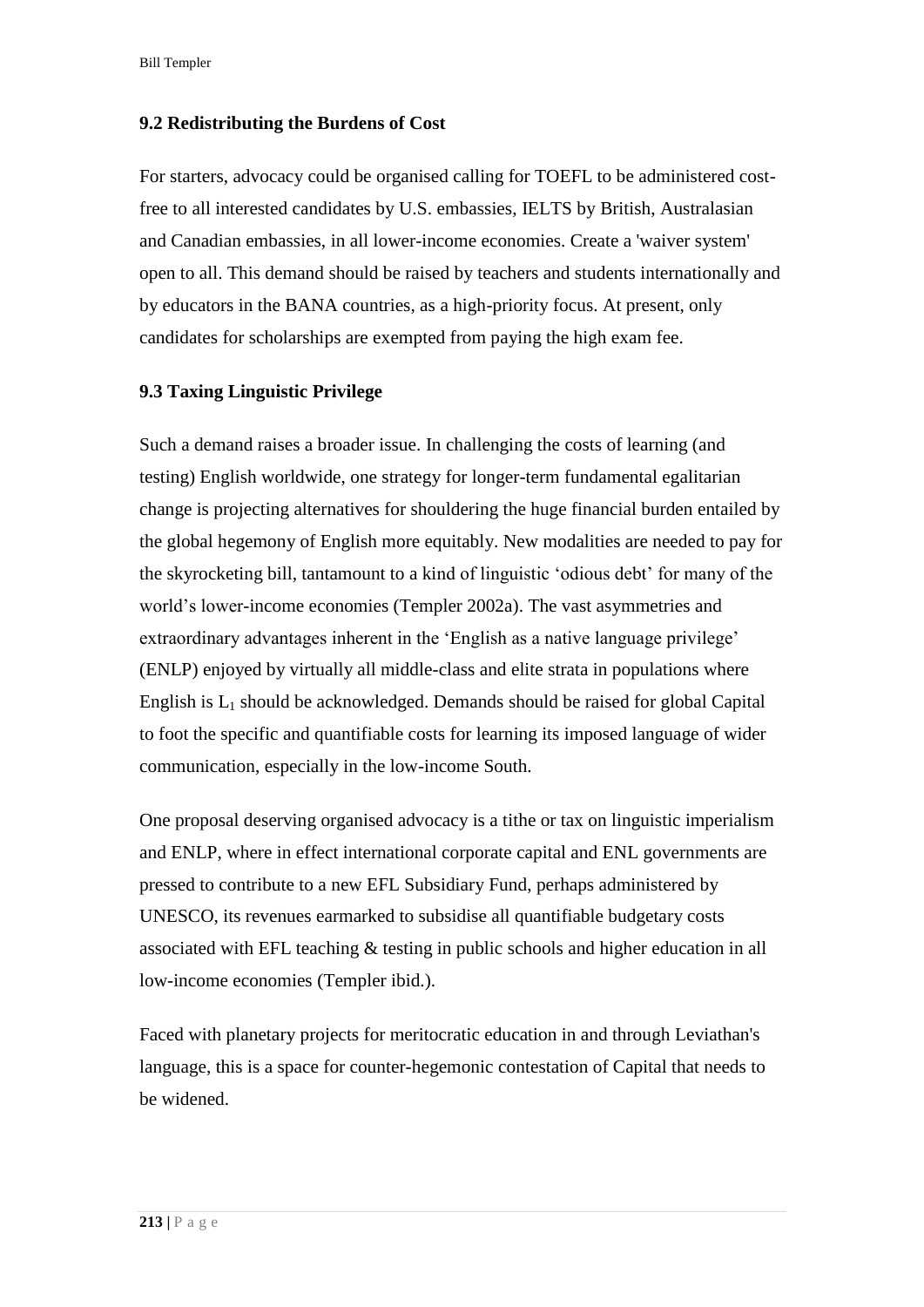## **Notes**

[\[1\] O](http://www.jceps.com/index.php?pageID=article&articleID=21#_ednref1)n BANA, see Holliday 1994.

[\[2\] W](http://www.jceps.com/index.php?pageID=article&articleID=21#_ednref2)hether a cartel in a technical economic sense can be established is a separate question. Similarity in pricing and a kind of slicing of the global pie regarding where the two major tests predominate, and the fate of the APIEL exam pioneered in the late 90s and then discontinued (see sec. 8.4) might suggest some elements of cartelisation.

[\[3\] F](http://www.jceps.com/index.php?pageID=article&articleID=21#_ednref3)or a grim picture of that industry in Japan, centered on the growth of the *eikaiwa* EFL chain schools, see McNeill 2004. He notes:

Like the ubiquitous fast-food restaurant, eikaiwa schools can now be found next to the station in most neighborhoods, bringing a convenient but low-nutrition product [] Lessons have morphed into sleek, bite-sized delivery systems staffed by teachers who are being transformed into the pedagogic equivalent of burger flippers.

[\[4\] P](http://www.jceps.com/index.php?pageID=article&articleID=21#_ednref4)rakash and Esteva (p. 2) stress the need to create solidarity with communities and groups suffering the

most marked and vicious discrimination of our times—imposed by the educated as professional assistance, aid, or help upon the three contemporary (lower) castes: the miseducated, the undereducated or the noneducated, who constitute the majority of people on earth, the Two-Thirds World.

In Indonesia, the world's 'third largest democracy', only a tiny elite has any chance of developing English language skills. In the PRC, the world's fastest-growing EFL megamarket, much of that teaching & testing is urban, following the contours of Capital. A large segment of the 69% rural population is effectively excluded.

[\[5\] M](http://www.jceps.com/index.php?pageID=article&articleID=21#_ednref5)y own spot surveys indicate that many educators and EFL practitioners outside BANA academe are totally unaware that TOEFL is run by a profit-hungry private corporation that has simply taken over the space of credentialised assessment.

[\[6\] C](http://www.jceps.com/index.php?pageID=article&articleID=21#_ednref6)anagarajah (1999: 47-55) develops notions of a 'critical ethnography' of EFL that "foregrounds[s] the voices and acts of the periphery subjects in their context" (p. 51), unravelling their hidden cultures. Suggestive for examining the geopolitical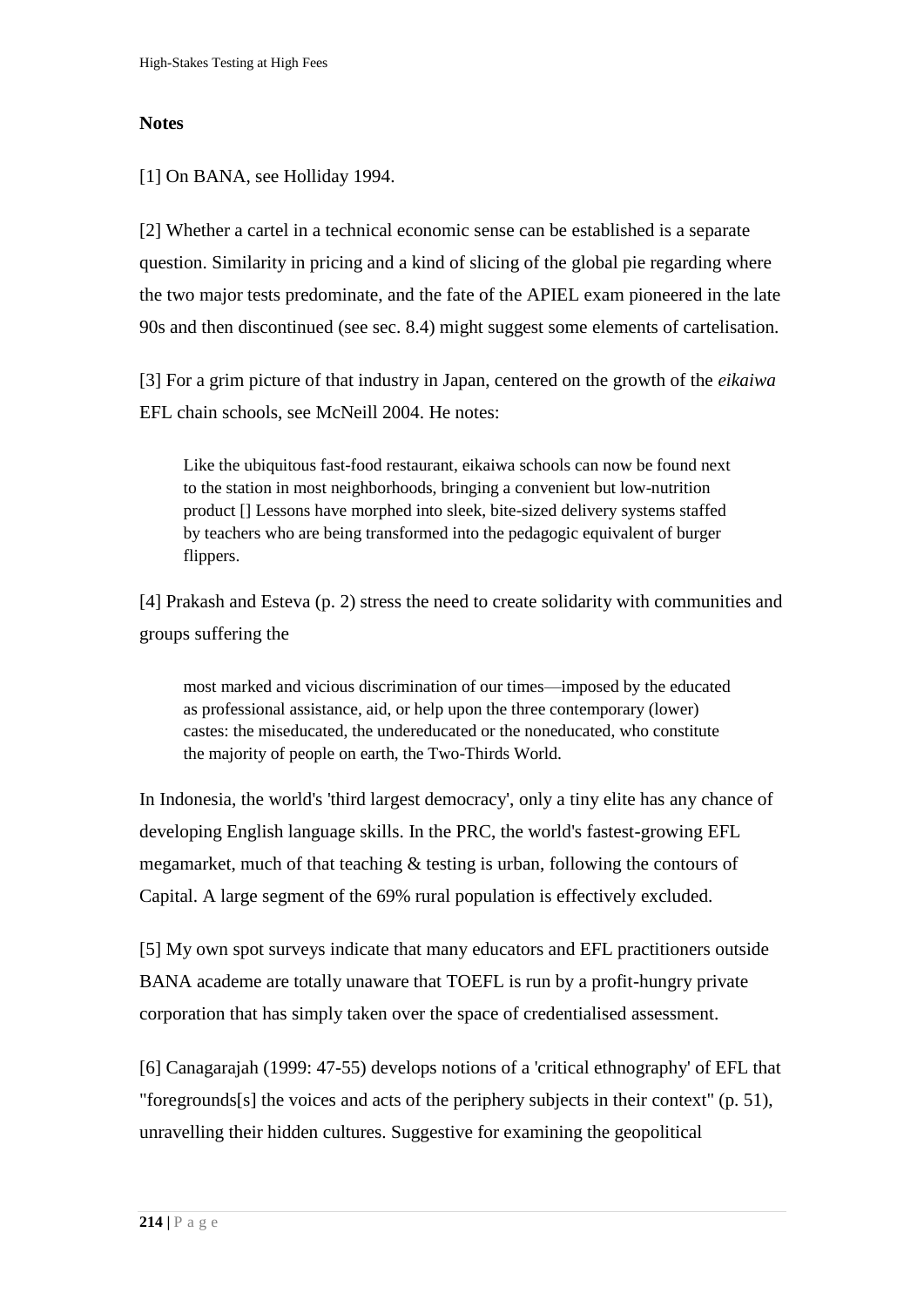implications of EFL proficiency assessment and its dominant epistemological paradigms is Canagarajah (2002).

[\[7\] S](http://www.jceps.com/index.php?pageID=article&articleID=21#_ednref7)ee the many links, archive maintained by Glenn Fulcher on their resources page: <http://www.dundee.ac.uk/languagestudies/ltest/ilta/ilta.html> The ILTA has been strongly influenced by the 'ethical' move in testing over the past decade, far less so by the 'radical move' in the social and political contexts of testing FL proficiency (not just English) being developed by Shohamy and others. McNamara (2000) provides a succinct comprehensive overview of testing and these latest more sociopolitical turns.

[\[8\] T](http://www.jceps.com/index.php?pageID=article&articleID=21#_ednref8)he new journal *Language Assessment Quarterly* (Erlbaum, 2004-) also plans to deal with socioeconomic dimensions of testing, communication from the editor, A. Kunnan, May 19, 2003.

[\[9\] P](http://www.jceps.com/index.php?pageID=article&articleID=21#_ednref9)ersonal communication from Bob Schaeffer, Public Education Director, FairTest, May 28, 2003. FairTest, the National Center for Fair & Open Testing, is an advocacy organization "working to end the abuses, misuses and flaws of standardized testing and ensure that evaluation of students and workers is fair, open, and educationally sound". It has a no. of interesting 'fact sheets' on its web site, including 'Ten Myths about the SAT['http://www.fairtest.org/facts/myths.htm](http://www.fairtest.org/facts/myths.htm) , retrieved March 10, 2004. These critiques are based on empirical investigations.

[\[10\] S](http://www.jceps.com/index.php?pageID=article&articleID=21#_ednref10)ee [www.tesol.org](http://www.tesol.org/).

[\[11\] S](http://www.jceps.com/index.php?pageID=article&articleID=21#_ednref11)ome U.S. community colleges and less prestigious state campuses eager to attract fee-paying overseas students may admit applicants with scores of 450-460. The paper-based test score range is 310-677.

[\[12\] C](http://www.jceps.com/index.php?pageID=article&articleID=21#_ednref12)ambridge ESOL is under the umbrella of UCLES (Univ. of Cambridge Local Examinations Syndicate), a tripartite business unit attached to the University, with each sub-unit offering a "distinct product range"; URL:

[http://www.CambridgeESOL.org.](http://www.cambridgeesol.org/) What its corporate structure is and how it is managed as a profit-making venture are aspects not visible to the public and deserve research. Various CESOL exams such as the Cambridge Proficiency Exam and Cambridge Advanced Exam are accepted by universities in the United Kingdom in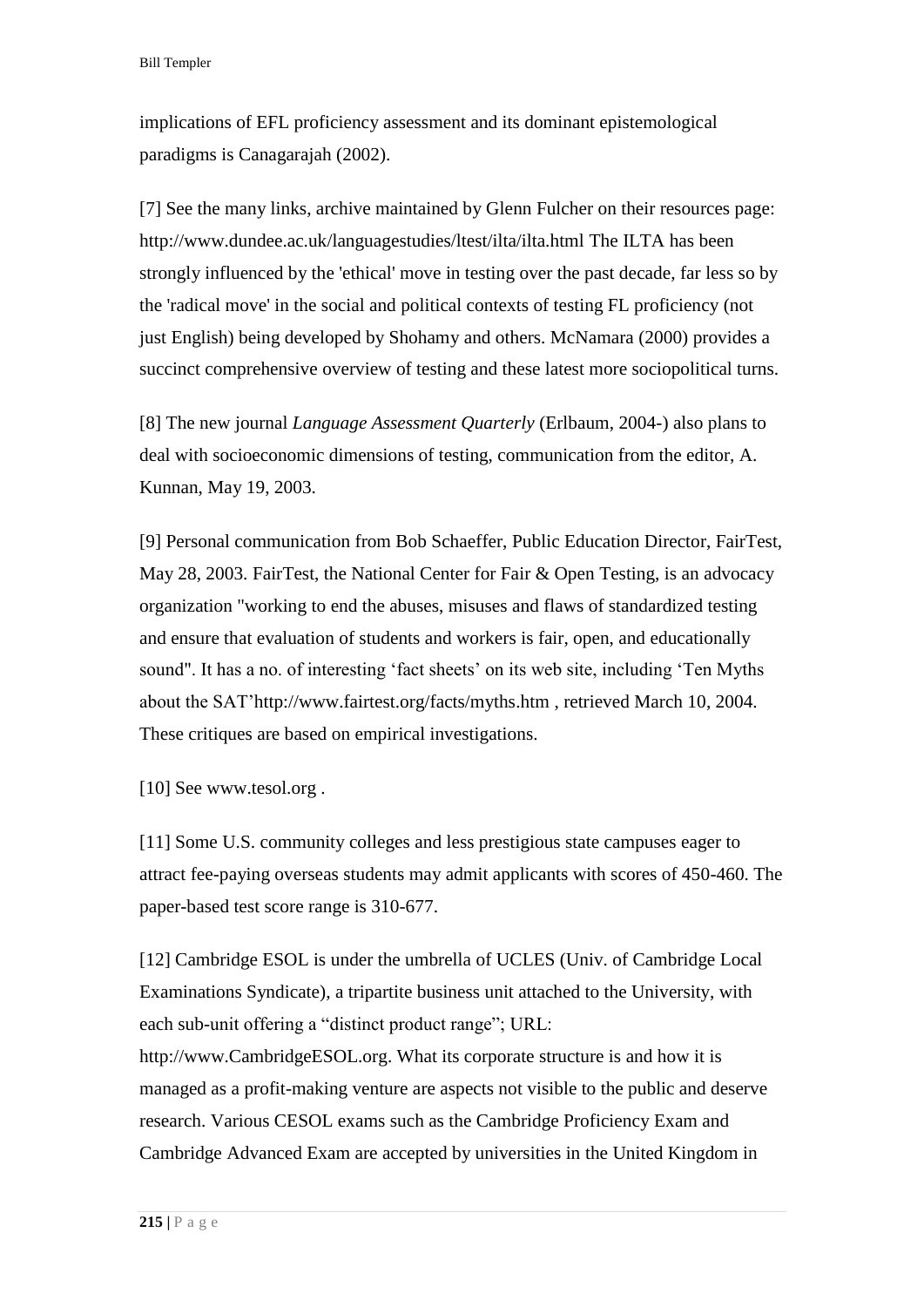lieu of IELTS. The UCLES complex cannot be dealt with in the scope of this paper. The British Council operates a network of examinations offices in over 100 countries. Their IELTS site is [IELTS@britishcouncil.org.](mailto:IELTS@britishcouncil.org) How much income IELTS generates for the BC is not public information. On the development of IELTS, see Clapham & Alderson (1996). IDP Education Australia, established under another name in 1969, is Australia's international education organisation, owned by 38 Australian universities (out of 39) and run as a 'non-profit' organisation. It undertakes a broad range of activities from student advisory services and educational publications to project consultancy and English language teaching and testing, see [http://www.idp.com](http://www.idp.com/) Central to its raison d'être is the marketing of Australian education abroad and the attracting of international students to Australian institutions. Its turnover for 2001 was in excess of AU\$108 million, with a growth in turnover of more than 20 percent annually (see "Facts at a Glance 2002", IDP web site).

[\[13\] T](http://www.jceps.com/index.php?pageID=article&articleID=21#_ednref13)he Michigan English Language Assessment Battery (MELAB) is an upscale alternative marketed by ELI at the Univ. of Michigan, a 'secure test' equivalent to TOEFL. It can be taken only at a small number of authorized exam centers in the U.S. and Canada and costs US\$80 without the speaking test, \$US120 with the speaking component. Its decided advantage over TOEFL is the test of communicative speaking skills it incorporates, which cannot be taken separately.

[\[14\] O](http://www.jceps.com/index.php?pageID=article&articleID=21#_ednref14)n cut-pointing, see Jaeger (1989).

[\[15\] C](http://www.jceps.com/index.php?pageID=article&articleID=21#_ednref15)ommunication from an IELTS administrator, September 2003.

[\[16\] C](http://www.jceps.com/index.php?pageID=article&articleID=21#_ednref16)ommunication from the British Council to the author, May 2003.

[\[17\] T](http://www.jceps.com/index.php?pageID=article&articleID=21#_ednref17)he ITP score is considered only valid for the institution where it is taken.

[\[18\] A](http://www.jceps.com/index.php?pageID=article&articleID=21#_ednref18)s in the case of all educational corruption, these allegations are often difficult (or even dangerous) to research.

[\[19\] T](http://www.jceps.com/index.php?pageID=article&articleID=21#_ednref19)his lack of a native language reading culture and the powerful presence of 'secondary (electronic) orality' is strongly suspected as a factor behind low reading score performance of TOEFL examinees from Laos and Thailand, often for many the weakest single section on the exam.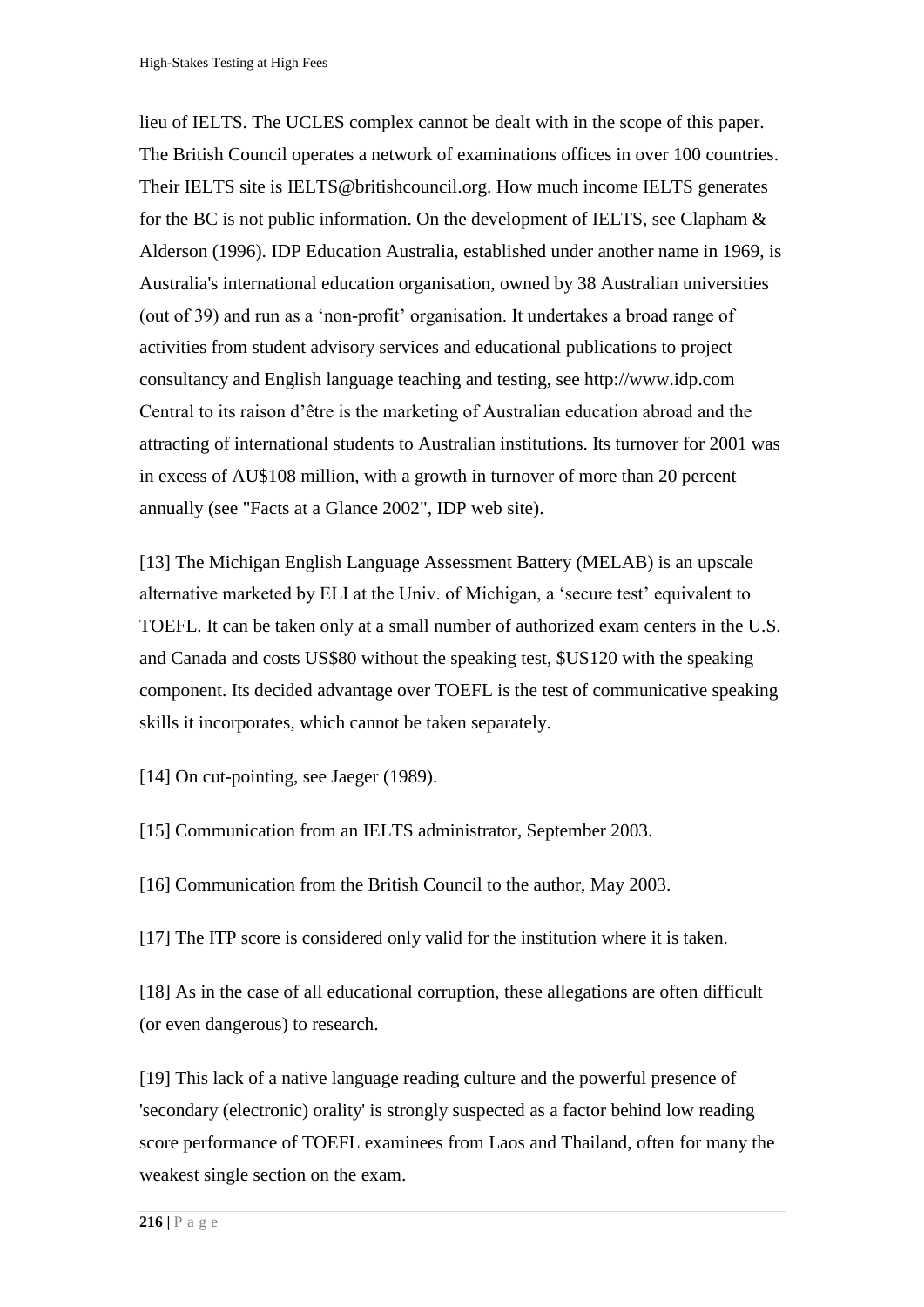[\[20\] W](http://www.jceps.com/index.php?pageID=article&articleID=21#_ednref20)hatever the findings of Kirsch et al. (1999), it should not be forgotten that this is ETS-internal research on their own 'product', an aspect Brown (1997) does not take into consideration.

[\[21\] D](http://www.jceps.com/index.php?pageID=article&articleID=21#_ednref21)iagnostic of the close connective between ETS and Washington is the fact that the American Embassy is the official TOEFL administrator in a number of countries, providing a maximally 'secure' test venue and a special cache of prestige to the exam.

[\[22\] T](http://www.jceps.com/index.php?pageID=article&articleID=21#_ednref22)he Global Issues Special Interest Group of IATEFL had a long discussion on its listserv (gisig@yahoogroups.com) in Jan. 2004 of 'Dogme' as a 'here & now-oriented' exercise in abstinence from an overly mediated and over-resourced syllabus and methodology. Of course, such surfeit of materials might only be dreamed of by many learners in the Two-Thirds World.

[\[23\] S](http://www.jceps.com/index.php?pageID=article&articleID=21#_ednref23)ee<http://www.ets.org/etseurope/index.html> , retrieved March 10, 2004.

[\[24\] S](http://www.jceps.com/index.php?pageID=article&articleID=21#_ednref24)ee [http://www.capstarlearning.com](http://www.capstarlearning.com/) , retrieved March 10, 2004.

[\[25\] S](http://www.jceps.com/index.php?pageID=article&articleID=21#_ednref25)ee 'Int'l. Drug Sales Exec. To Head ETS', *FairTest Examiner*, summer 2000.

[\[26\] O](http://www.jceps.com/index.php?pageID=article&articleID=21#_ednref26)f this some \$82 million is income from TOEFL, and expanding.

[\[27\] S](http://www.jceps.com/index.php?pageID=article&articleID=21#_ednref27)ee 'ETS Finances: Fat Salaries at The Top, Cutbacks at the Bottom', *FairTest Examiner*, spring 1999.

[\[28\] S](http://www.jceps.com/index.php?pageID=article&articleID=21#_ednref28)ee 'Next Generation TOEFL to Premier in September 2005', [http://www.ets.org/news/03022501.html,](http://www.ets.org/news/03022501.html)retrieved March 10, 2004.

[\[29\] T](http://www.jceps.com/index.php?pageID=article&articleID=21#_ednref29)hese and other EFL extras, including the new SLEP (Secondary Level English Proficiency Test), can be viewed at [www.toefl.org.](http://www.toefl.org/)

[\[30\] A](http://www.jceps.com/index.php?pageID=article&articleID=21#_ednref30)n overview of ITP can be found at [http://www.toefl.org/onsitetst/itpabout.html,](http://www.toefl.org/onsitetst/itpabout.html) retrieved March 11, 2004.

[\[31\] F](http://www.jceps.com/index.php?pageID=article&articleID=21#_ednref31)or an introduction, see [http://www.toeic-usa.com,](http://www.toeic-usa.com/) retrieved March 10, 2004.

[\[32\] I](http://www.jceps.com/index.php?pageID=article&articleID=21#_ednref32)bid.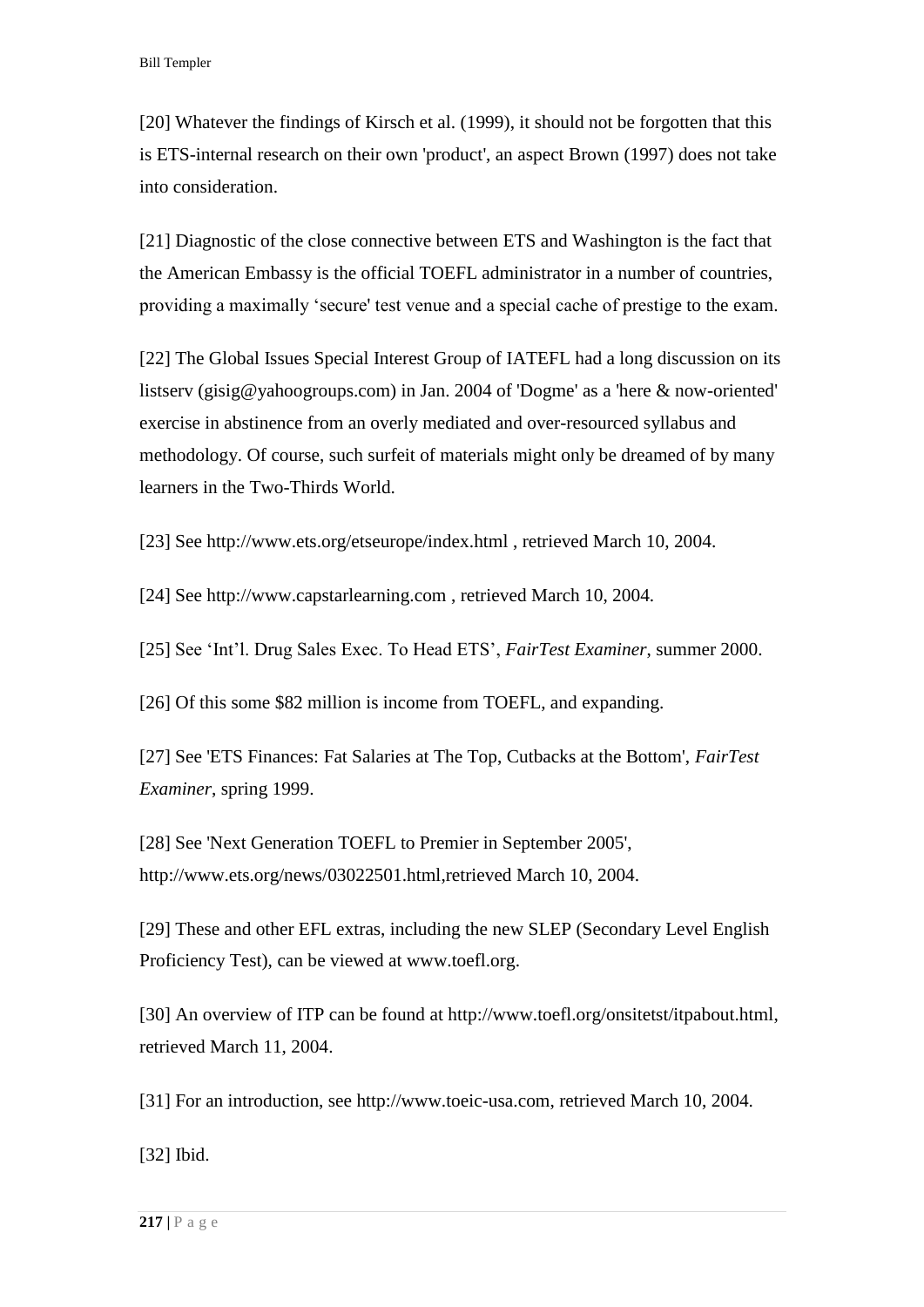[\[33\] S](http://www.jceps.com/index.php?pageID=article&articleID=21#_ednref33)ee [http://www.toeic-usa.com/Managers\\_Home.htm](http://www.toeic-usa.com/Managers_Home.htm) for a detailed Hyundai report, retrieved March 10, 2004.

[\[34\] S](http://www.jceps.com/index.php?pageID=article&articleID=21#_ednref34)ee<http://www.toeic.or.jp/toeic/research/research02.html> . The TOEIC Newsletter in Japan makes interesting reading at http://www.toeic.or.jp/toeic\_en/ , retrieved March 10, 2004.

[\[35\] I](http://www.jceps.com/index.php?pageID=article&articleID=21#_ednref35) am indebted to Karen Stanley (Central Piedmont CC, Charlotte, NC) for her insightful remarks on EFL testing and the need for and feasibility of in-house alternatives.

[\[36\] D](http://www.jceps.com/index.php?pageID=article&articleID=21#_ednref36).K., AssessESLEFL listserv, 21 May 2003.

[\[37\] C](http://www.jceps.com/index.php?pageID=article&articleID=21#_ednref37)ommunication, Edlearn, July 9, 2003. The Accuplacer tests reading skills, English grammar and mathematics. It is a CAT (Dunkel, 1999) and self-paced (no time limit). For a sample, see [http://www.montgomerycollege.edu/Departments/AssessCtr/studyguide.htm,](http://www.montgomerycollege.edu/Departments/AssessCtr/studyguide.htm) retrieved March 10, 2004.

[\[38\] C](http://www.jceps.com/index.php?pageID=article&articleID=21#_ednref38)ity University (Seattle), in the vanguard of American colleges staking out Eastern Europe, has established programs taught in English for business & management studies in the Slovak Republic, Prague, Bucharest and Bulgaria. Its 2,500 Euro tuition fee in Bulgaria is double the annual income of many university lecturers there, but it has decided to do without the required hurdle of TOEFL or IELTS. Its Accuplacer fee ranges from 5 to 23 Euros.

[\[39\] F](http://www.jceps.com/index.php?pageID=article&articleID=21#_ednref39)or an introduction to the Michigan Test, see

<http://www.montgomerycollege.edu/Departments/AssessCtr/Michigan-Practice.html> , retrieved March 10, 2004. Another upscale alternative marketed by ELI at U of Michigan is the Michigan English Language Assessment Battery (MELAB), a 'secure test' equivalent to TOEFL. It can be taken only at a small number of authorized exam centers in the U.S. and Canada and costs US\$80 without the speaking test, \$US120 with the speaking component. Its decided advantage over TOEFL is the test of communicative speaking skills it incorporates.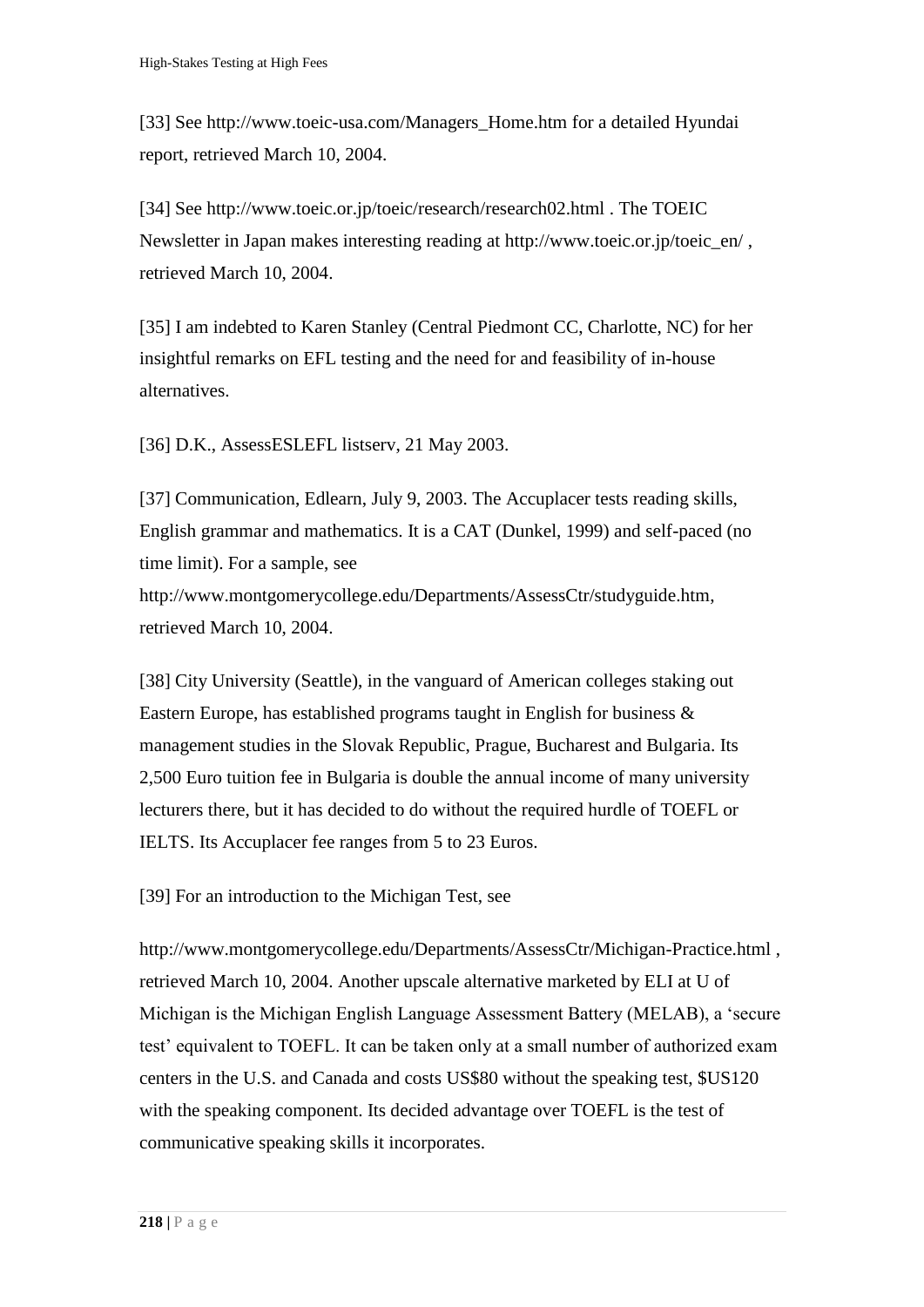[\[40\] S](http://www.jceps.com/index.php?pageID=article&articleID=21#_ednref40)ee<http://www.eaie.org/pdf/3023.asp> , accessed March 10, 2004.

[\[41\] S](http://www.jceps.com/index.php?pageID=article&articleID=21#_ednref41)ee [http://www.klemm-site.de/fts.php?criteria=APIEL&x=11&y=18,](http://www.klemm-site.de/fts.php?criteria=APIEL&x=11&y=18) accessed March 10, 2004.

[\[42\] F](http://www.jceps.com/index.php?pageID=article&articleID=21#_ednref42)or an overview of MUET, see<http://www.studymalaysia.com/is/english.shtml> , retrieved March 10, 2004.

[\[43\] T](http://www.jceps.com/index.php?pageID=article&articleID=21#_ednref43)empler (2002b; 2004) discusses this option for Thailand and Turkey.

[\[44\] I](http://www.jceps.com/index.php?pageID=article&articleID=21#_ednref44)nformation on practices in SE Asia, personal communication from a local educator (2004).

## **Bibliography**

Ainley, P. (1999) *Learning policy: Towards the certified society.* London: MacMillan

Alderson, J.C., & Wall, D. (1993) 'Does washback exist?' *Applied Linguistics 14* (2), 115-129.

Alderson, J. C., & Hamp-Lyons, L. (1996) 'TOEFL preparation courses: a study of washback', *Language Testing 13* (3), 280-297.

Altbach, P. G. (2004) 'The question of corruption in academe', *International Higher Education* #34, retrieved March 10, 2004 from [http://www.bc.edu/bc\\_org/avp/soe/cihe/newsletter/News34/text004.htm](http://www.bc.edu/bc_org/avp/soe/cihe/newsletter/News34/text004.htm)

Bailey, K. (1998) *Learning about language assessment.* Pacific Grove, CA: Heinle and Heinle.

Benesch, S. (2001) *Critical English for academic purposes: Theory, politics and practice.* Mahwah, NJ: Erlbaum.

Benesch, S. (2003) ' Critical media awareness: Teaching resistance to interpellation', paper, conference '(Re-)Locating TESOL in an Age of Empire', Birmingham, Aston University, Dec. 15-16.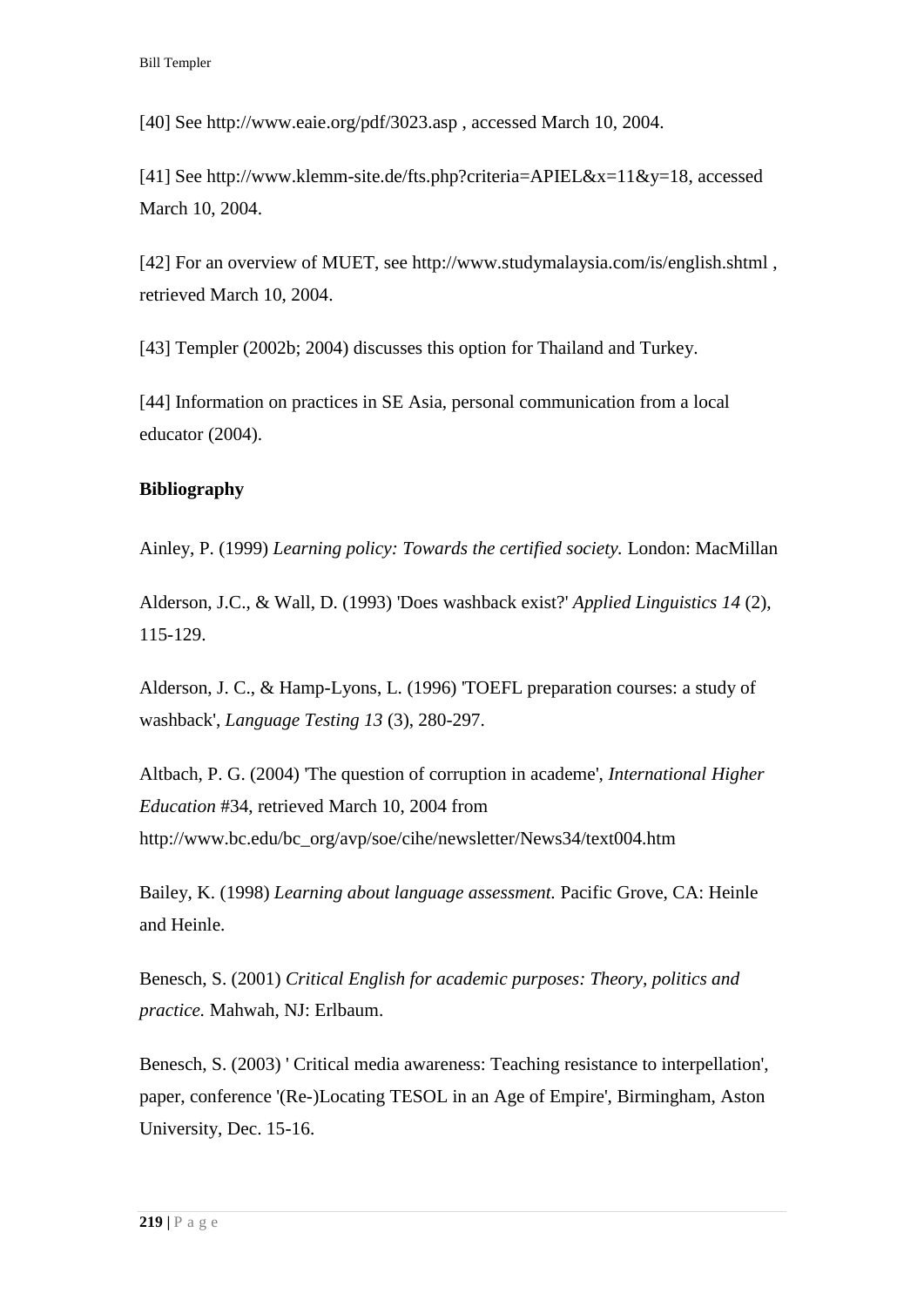Bérubé, M. (2003) 'Testing handicaps', *The New York Times Magazine*, Sept. 21, p. 18.

Boxley, S. (2003) 'Performativity and capital in schools', *Journal for Critical Education Policy Studies 1*(1).

Brosio, R. (2003) 'High-stakes tests: Reasons to strive for better Marx', *Journal for Critical Education Policy Studies 1* (2).

Brown, J. D. (1997) 'Computers in language testing: Present research and some future directions', *Language Learning and Technology 1* (1), 44-59. Retrieved March 10, 2004 from<http://llt.msu.edu/vol1num1/default.html>

Canagarajah, A. S. (1999) *Resisting linguistic imperialism in English teaching.* Oxford: Oxford University Press.

Canagarajah, A.S. (2002) *A geopolitics of academic writing.* Pittsburgh: U of Pittsburgh Press.

Carter, R., & Nunan, D. (Eds.) (2001) *The Cambridge guide to teaching English to speakers of other languages.* Cambridge: Cambridge University Press.

Clapham, C., & Alderson, J. C. (1996) *IELTS research reports 3: Constituting and Trialling the IELTS test.* Cambridge: UCLES.

Dunkel, P. A. (1999) 'Considerations in developing our using second/foreign language proficiency computer-adaptive tests', *Language Learning and Technology 2* (2), 77- 93. Retrieved March 10, 2004, from<http://llt.msu.edu/vol2num2>

Edge, J. (2003) 'TEFL & international politics: A personal narrative', *IATEFL Issues*, autumn.

Edge, J. (2004) 'Imperial troopers and servants of the lord: A vision of TESOL for the twenty-first century', *TESOL Quarterly*, forthcoming.

Ekbatani, G. & Pierson, H. (Eds.) (2000) *Learner-directed assessment in ESL*. Mahwah, NJ: Erlbaum.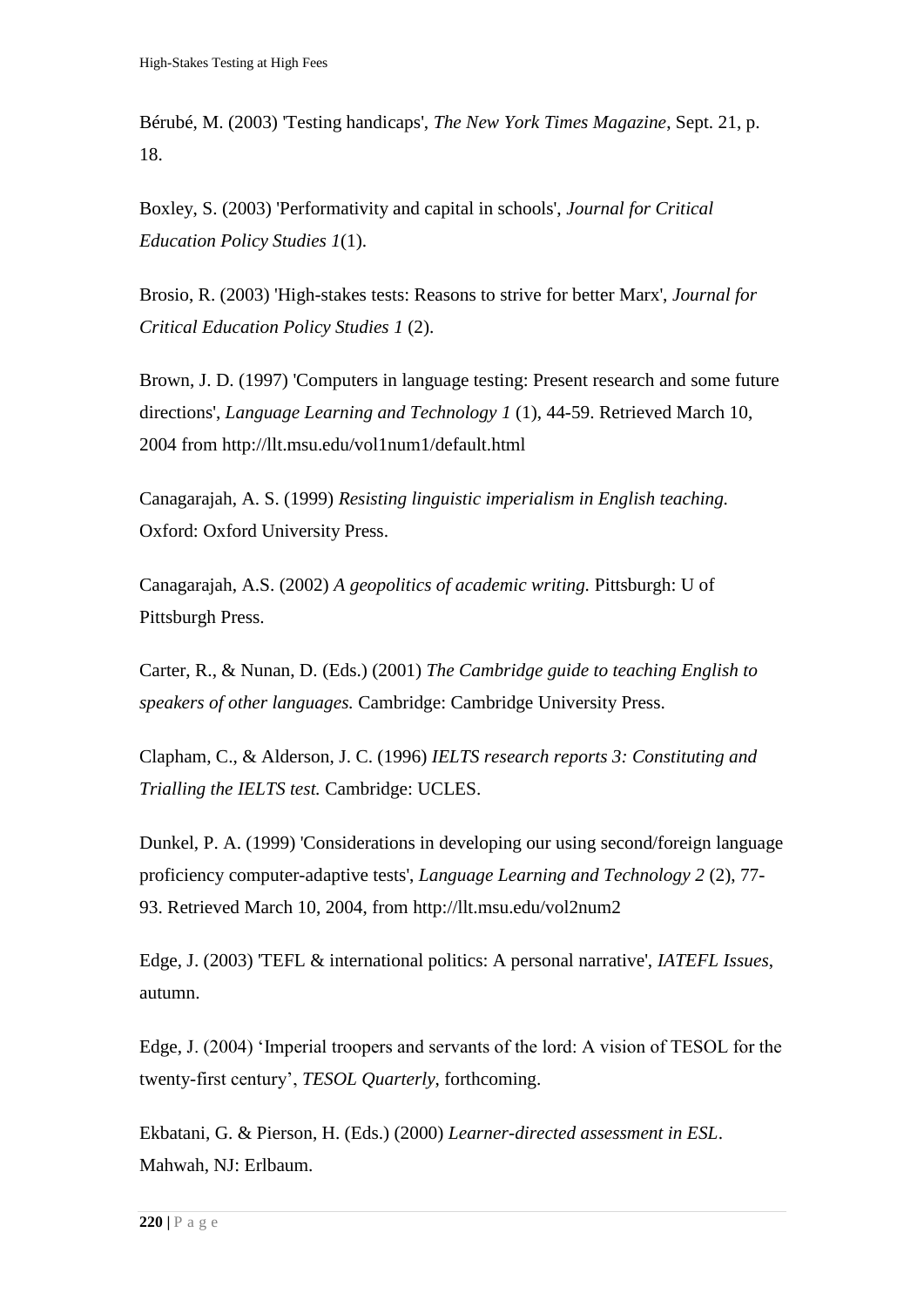Fulcher, G., & Bamford, R. (1996) 'I didn't get the grade I need. Where's my solicitor?' *System 24* (4), 437- 448.

Fulcher, G. (1999) 'Ethics in language testing', *TAESIG Newsletter* 1 (1), 1-4, retrieved March 10, 2004 from<http://taesig.8m.com/news1.html>

*Ghonsooly, B. (2003) 'Gender and reading anxiety in IELTS and TOEFL', paper,* Language Testing Research Colloquium, July 24, University of Reading.

*Green, T. (2003) 'Goals and gains: washback from IELTS writing on teaching, learning and outcomes',* paper, Language Testing Research Colloquium, July 22, University of Reading.

Haines, K. & Ashworth, A. (2003) ' An ethical use of IELTS scores in the recruitment of international students', paper, Language Testing Research Colloquium, July 24, University of Reading.

Hamp-Lyons, L. (1997a) 'Washback, impact and validity: ethical concerns', *Language Testing* 14 (3), 295-303.

Hamp-Lyons, L. (1997b) 'Ethics and language testing'. In C. Clapham & D. Corson, (Eds.), *The Encyclopedia of Language and Education*: Vol. 7: *Language Testing and Assessment*, 323-333, Dordrecht: Kluwer Academic.

Hamp-Lyons, L. (1998) 'Ethical test preparation practice: the case of the TOEFL', *TESOL Quarterly* 32 (2), 329-337.

Hamp-Lyons, L. (1999) 'Implications of the "examination culture" for (English language) education in Hong Kong'. In V. Crew, V. Berry & J. Hung (Eds.), *Exploring diversity in the language curriculum*, pp. 133-141. Hong Kong: Hong Kong Institute of Education.

Hamp-Lyons, L (2000a) 'Social, professional and individual responsibility in language testing', *System* 28, 579-591.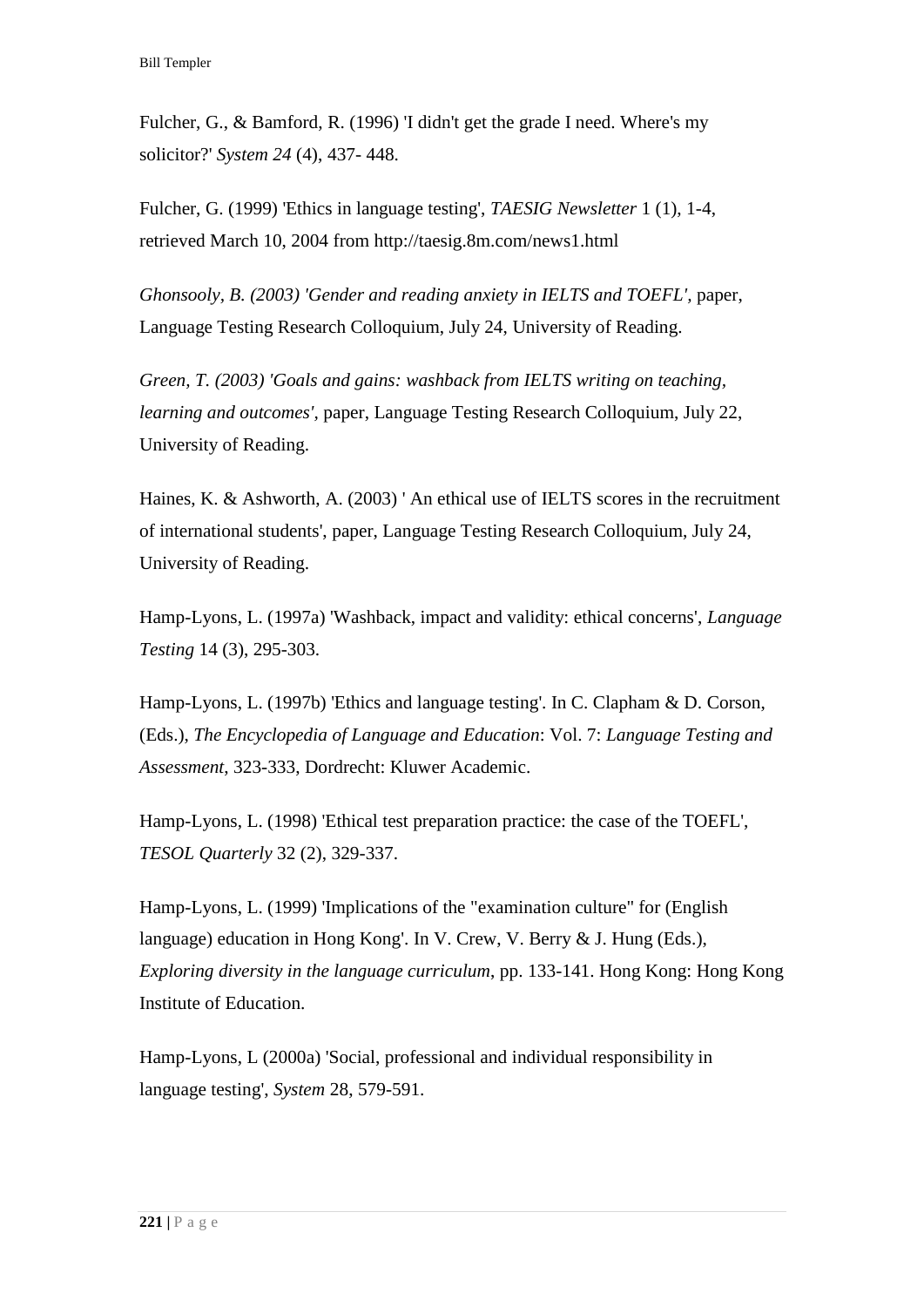Hamp-Lyons, L. (2000b) 'Fairnesses in language testing', In. A. J. Kunnan, (Ed.), *Fairness and validation in language assessment, Studies in language testing 9*, pp. 99-104. Cambridge: Cambridge UP.

Hamp-Lyons, L. (2000c) 'Social, professional and individual responsibility in language testing', *System* 28 (4), 579-591.

Hamp-Lyons, L. (2002) 'An Interview with Liz Hamp-Lyons', by T. Newfields, *JALT Testing & Evaluation SIG Newsletter*, Vol. 6 (2), 3-4. Retrieved March 10, 2002 from [http://www.jalt.org/test/ham\\_new.htm](http://www.jalt.org/test/ham_new.htm)

Hamp-Lyons, L.& Condon, W. (2000) *Assessing the portfolio: Principles for practice, theory, and research.* Cresskill, NJ: Hampton Press.

Hill, D. (2003) 'Global Neo-Liberalism, the Deformation of Education and Resistance', *Journal for Critical Education Policy Studies 1* (1).

Holbrow, M. (2003) 'English and neo-liberalism: Mugged by the market?', paper, conference '(Re-)Locating TESOL in an Age of Empire', Aston University, Birmingham, Dec. 15-16.

Holliday, A. (1994) *Appropriate methodology and social context*. Cambridge; CUP.

Hong, X. (2002) 'Tougher English test for Chinese heading overseas', *New Straits Times*, January 4.

ILTA (2000) International Language Testing Association, 'Code of Ethics', March, p. 6 , Principle 9. Retrieved March 10, 2004 from <http://www.dundee.ac.uk/languagestudies/ltest/ilta/code.pdf>

Jaeger, R. M. (1989) 'Certification of student competence'. In R. L. Linn (Ed.), *Educational measurement* (3rd ed., pp. 485-514). London: Collier Macmillan.

Johnston, B. (2003) *Values in English language teaching.* Mahwah, NJ: Erlbaum.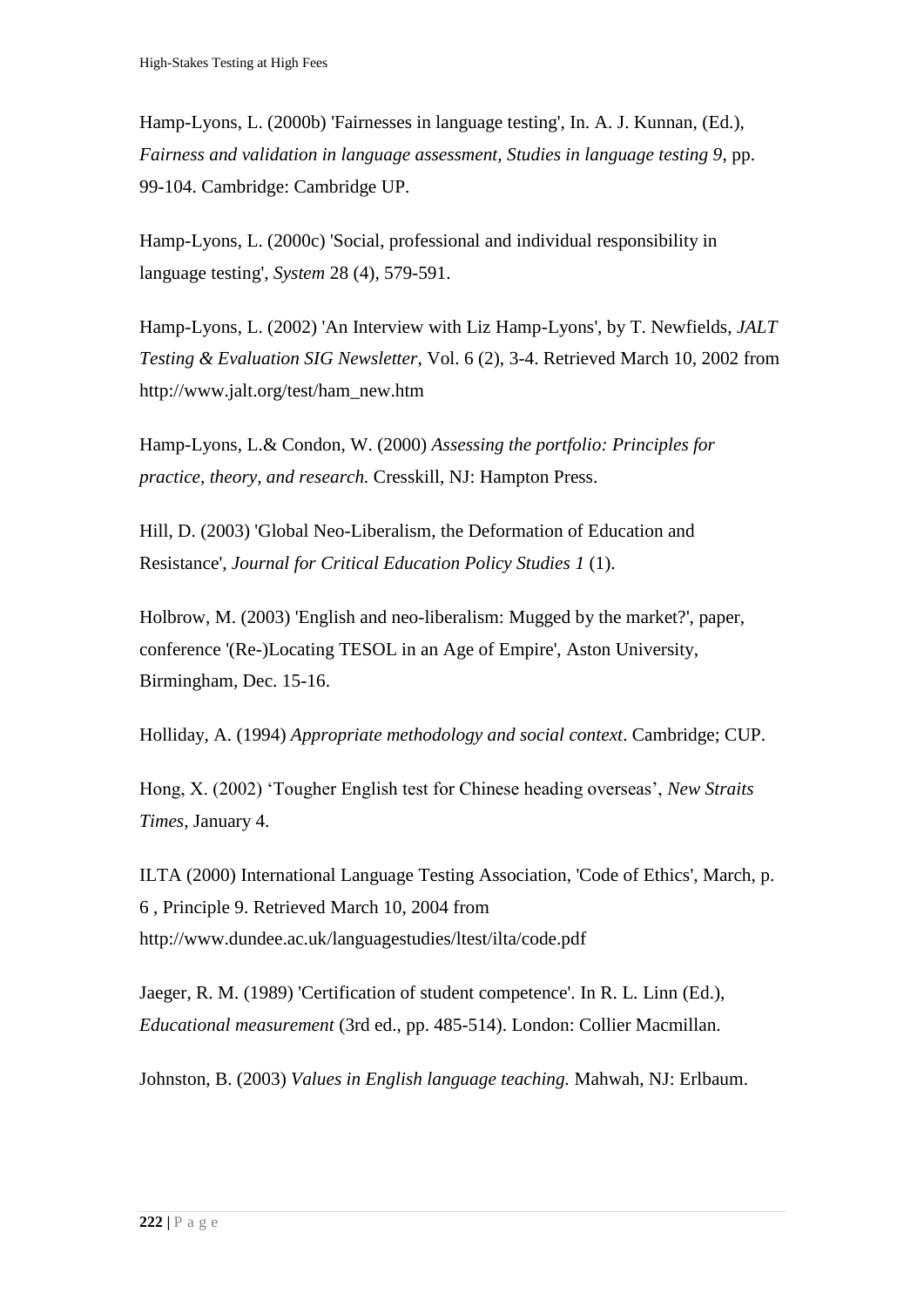Kirsch, I., Jamieson, J., Taylor, C., & Eignor, D. (1997) 'Computer familiarity among TOEFL examinees'. Unpublished manuscript. Princeton, NJ: Educational Testing Service.

Kunnan, A. (1997) 'Connecting fairness with validation in language assessment', In A. Huhta, V. Kohonen, L. Kurki-Suonio & S. Luoma (Eds.). *Current developments and alternatives in language assessment*. Jyväskylä Centre for Applied Language Studies, University of Jyväskylä, pp. 85-106.

Kunnan, A.J. (2003) '*Language assessment from a wider context',* paper, Language Testing Research Colloquium, July 25, University of Reading.

*Leung, C. et al. (2003) 'Identifying and comparing models of language and pedagogy in ESL assessment scales for linguistic minorities in three countries'*, paper, Language Testing Research Colloquium, July 24, University of Reading.

Lynch, B. K. (2001) 'Re-thinking assessment from a critical perspective', *Language Testing 18* (1).

McNamara, T. (2000) *Language testing*. Oxford: OUP.

McNamara, T. (2002) 'Language testing and social policy. The message of the Shibboleth', Retrieved March 11, 2004 from <http://bear.soe.berkeley.edu/measurement/docs/CommentaryPorterMcNamara.pdf> .

McNeill, D. (2004) 'McEnglish for the masses', *Japan Times*, February 24.

Mulderrig, J. (2003) 'Consuming education: a critical discourse analysis of social actors in New Labour's education policy', *Journal for Critical Education Policy Studies 1* (1).

O'Malley, J. M., & Valdez-Pierce, L. (1996) *Authentic assessment for English language learners: Practical approaches for teachers.* Reading, MA: Addison-Wesley.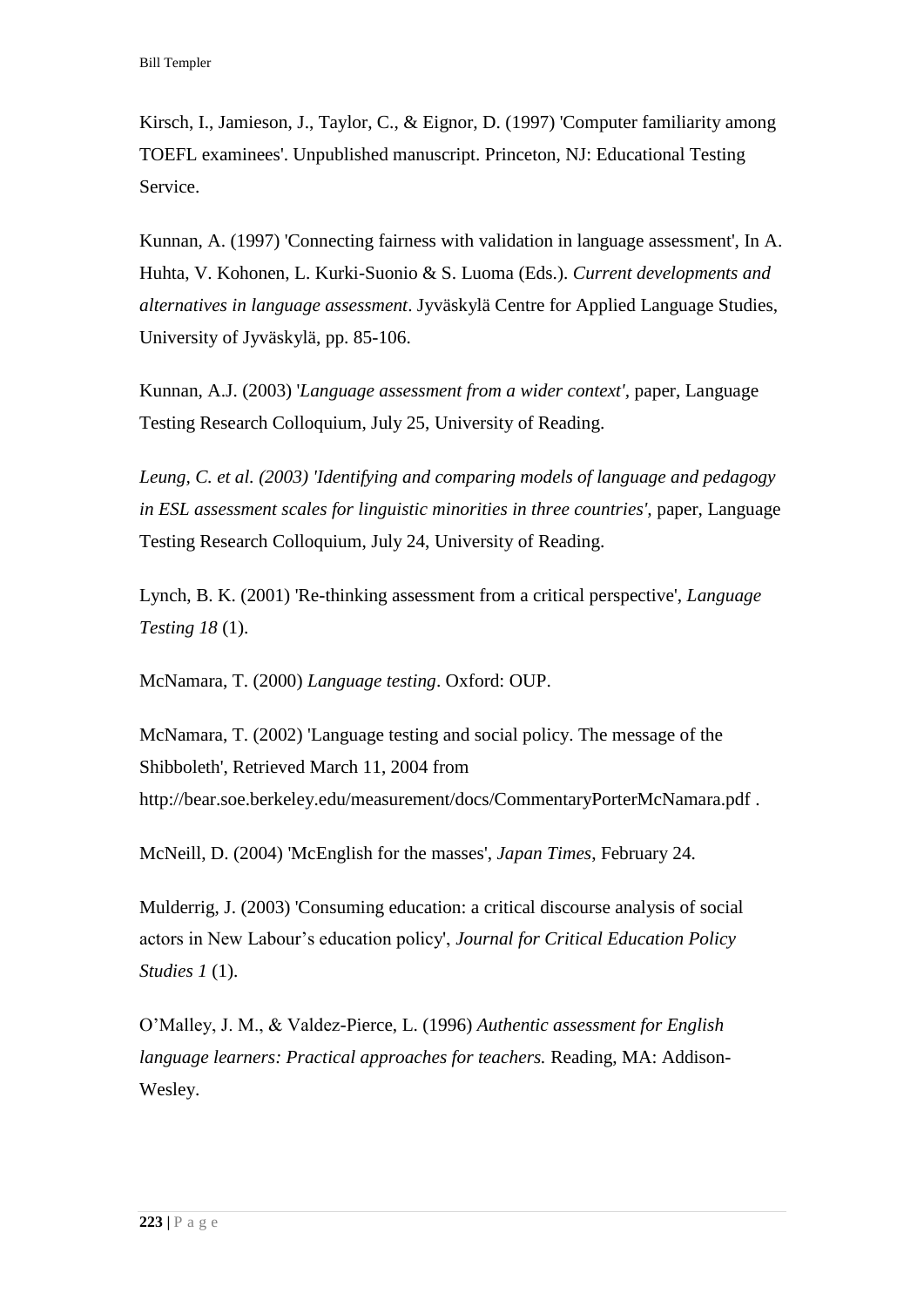*Pavlou, P. (2003) 'Students' and parents' perceptions of their rights as test consumers',* paper, Language Testing Research Colloquium, July 24, University of Reading.

Pennycook, A. (1994) *The cultural politics of English as an international language.* London: Longman.

Pennycook, A. (1998) *English and the discourses of colonialism.* London: Routledge.

Pennycook, A. (1999a) 'Development, culture and language: Ethical concerns in a post-colonial world', Proceedings, Fourth International Conference on Language and Development, Hanoi, Oct. 1999, retrieved March 10, 2004 from

[http://www.languages.ait.ac.th/hanoi\\_proceedings/pennycook.htm](http://www.languages.ait.ac.th/hanoi_proceedings/pennycook.htm) .

Pennycook, A. (Ed.) (1999b) Critical approaches to TESOL. Special-topic issue of *TESOL Quarterly*, 33 (3).

Pennycook , A. (2001) *Critical applied linguistics: A critical introduction*, Mahwah, NJ: Erlbaum.

Phillipson, R. (1992) *Linguistic imperialism.* Oxford: Oxford University Press

Prakash, M. S. and Esteva, G. (1998) *Escaping education: Living as learning within grassroots cultures.* New York: Peter Lang; see excerpt at [http://www.swaraj.org/shikshantar/resources\\_prakash.html,](http://www.swaraj.org/shikshantar/resources_prakash.html) retrieved March 10, 2004.

Richards, J. C., & Lockhart, C. (1994) *Reflective teaching in second language classrooms*. New York: Cambridge University Press.

Sacks, P. (2000) *Standardized minds: The high price of America's testing culture and what we can do to change it.* Cambridge/MA: Perseus.

Shohamy, E. (1998) 'Critical language testing and beyond', *Studies in Educational Evaluation*, *24*, 4, 331-345.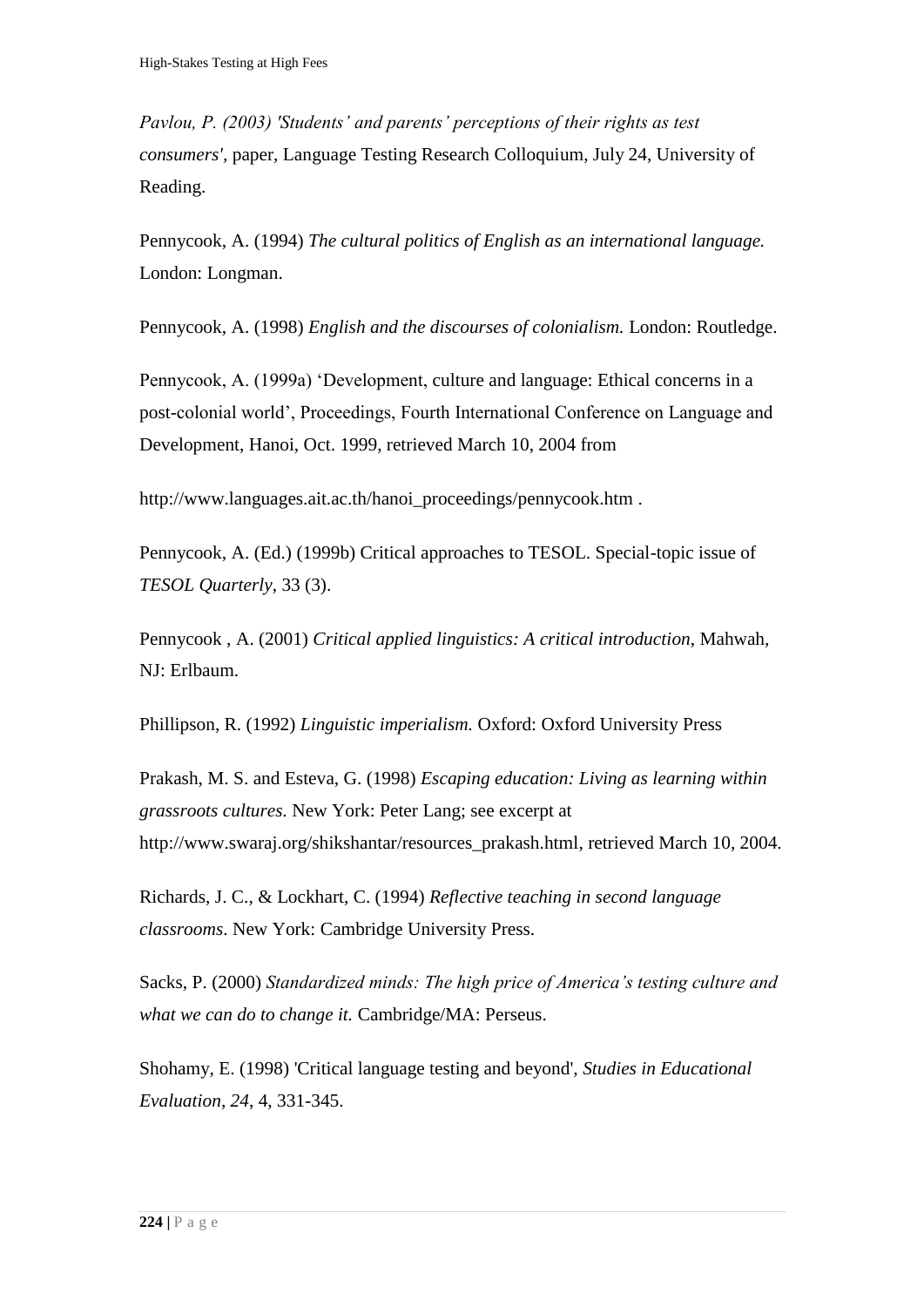Shohamy, E. (2001a) *The power of tests: A critical perspective on the uses and consequences of language tests*. London: Longman.

Shohamy, E. (2001b) 'Democratic assessment as an alternative', *Language Testing 18* (4), 373-391.

Shohamy, E. et al. (2003) 'Forward planning for washback/impact research', paper, Language Testing Research Colloquium, July 22, University of Reading.

Spolsky. B. (1995) *Measured words: The development of objective language testing*. Oxford: Oxford University Press.

Swales, J. (1997) 'English as *Tyrannosaurus rex*', *World-wide Englishes*, *16*, 373-382.

Taylor, L. B. (2003) '*Responding to diversity: issues in assessing second language learners with disabilities',* paper, Language Testing Research Colloquium, July 25, University of Reading.

Templer, B. (2002a) 'The political economy of TEFL: A levy on English as a native language privilege', *TESOL Matters, 12* (3). Retrieved March 11, 2004, from <http://www.tesol.org/pubs/articles/2002/tm12-3-09.html>

Templer, B. (2002b) 'The International Language Portfolio: Appropriating a tool for learner empowerment from the Council of Europe', *The English Teacher: An International Journal, 5* (3), 295-306.

Templer, B. (2004) 'The European Language Portfolio in Turkey: Appropriating a Tool for Learner Empowerment from the Council of Europe', *INGED Newsletter* (February). Retrieved March 11, 2004 from [http://www.inged-elea.org.tr](http://www.inged-elea.org.tr/)

Thornbury, S. (2000), 'A dogma for EFL', retrieved March 11, 2004 from

<http://www.teaching-unplugged.com/dogmaarticle.html>

Tollefson, J. (Ed.) (2002) *Language policies in education, critical issues.* Mahwah, NJ: Erlbaum.